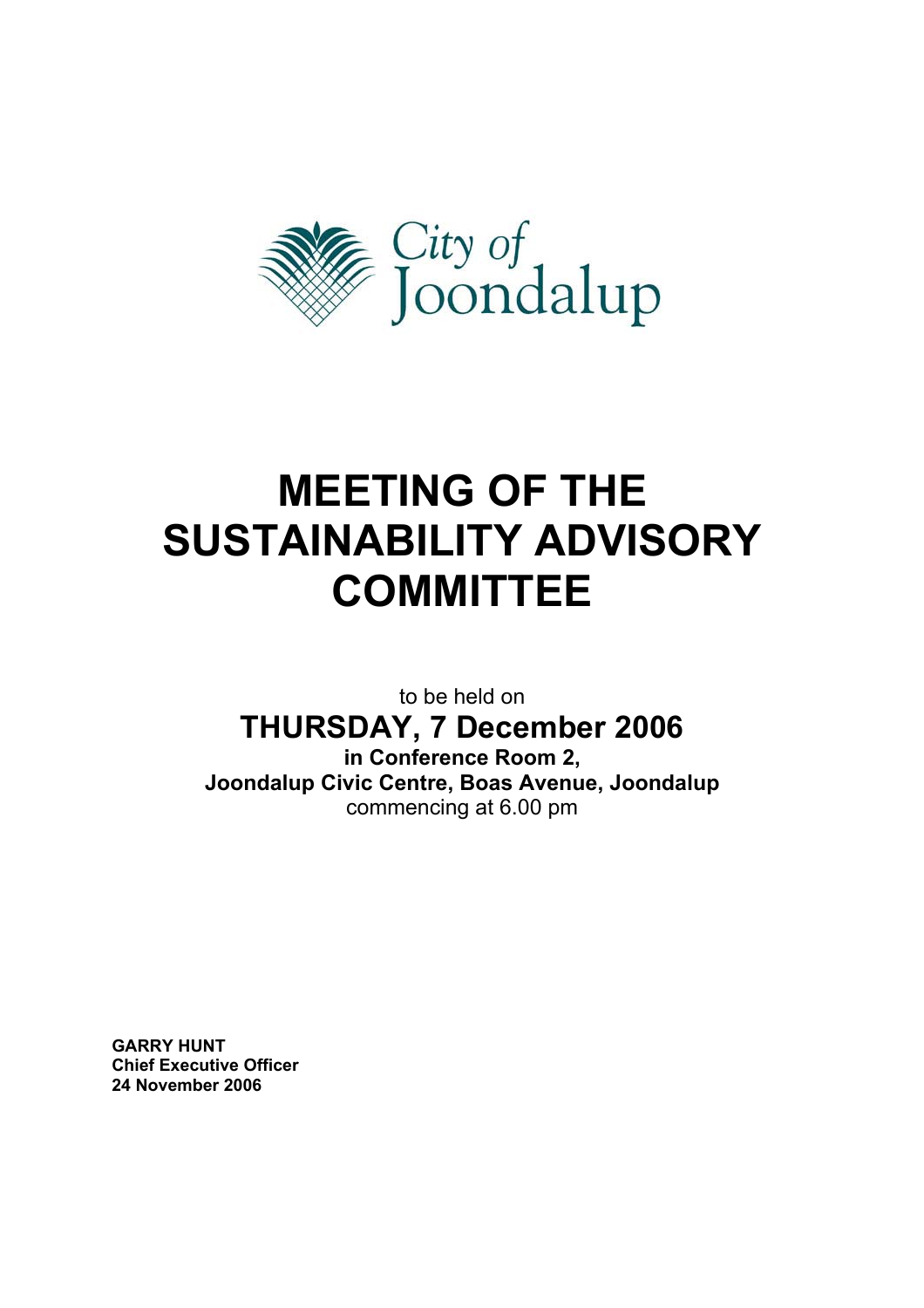# **CITY OF JOONDALUP**

Notice is hereby given that a meeting of the **SUSTAINABILITY ADVISORY COMMITTEE** will be held in Conference Room 2, Joondalup Civic Centre, Boas Avenue, Joondalup on **THURSDAY 7 DECEMBER 2006** commencing at **6.00pm** 

GARRY HUNT **Chief Executive Officer**   $\blacksquare$   $\blacksquare$   $\blacksquare$   $\blacksquare$   $\blacksquare$   $\blacksquare$   $\blacksquare$   $\blacksquare$   $\blacksquare$   $\blacksquare$   $\blacksquare$   $\blacksquare$   $\blacksquare$   $\blacksquare$   $\blacksquare$   $\blacksquare$   $\blacksquare$   $\blacksquare$   $\blacksquare$   $\blacksquare$   $\blacksquare$   $\blacksquare$   $\blacksquare$   $\blacksquare$   $\blacksquare$   $\blacksquare$   $\blacksquare$   $\blacksquare$ 24 November 2006 November 2006 November 2006

# **AGENDA**

#### *Committee Members*

*Cr Michele John – Presiding Person Cr Russ Fishwick – Deputy Presiding Person Cr Sue Hart Cr Steve Magyar Ms Melanie Barter, Edith Cowan University Representative Mr Will Carstairs, Community Representative Dr V Vincent Cusack, Community Representative Mr B Brett Dorney, West Coast TAFE Representative Mr D Denis Godley, Community Representative Ms U Ute Goeft, Community Representative Ms W Wendy Herbert, Community Representative Mr J John Willett, Community Representative* 

#### *Officers*

| Director Governance & Strategy       | Mr Ian Cowie          |
|--------------------------------------|-----------------------|
| <b>Manager Strategic Development</b> | Ms Rhonda Hardy       |
| <b>Senior Project Officer</b>        | Ms Catherine Thompson |

#### *Terms of Reference – Objectives*

- *(a) To recommend to the City of Joondalup Council on policy, advice and appropriate courses of action which promote sustainability, which is (1) environmentally responsible, (2) socially sound and (3) economically viable.*
- *(b) To provide advice to Council on items referred to the Committee from the City of Joondalup Administration.*

## **DECLARATION OF OPENING**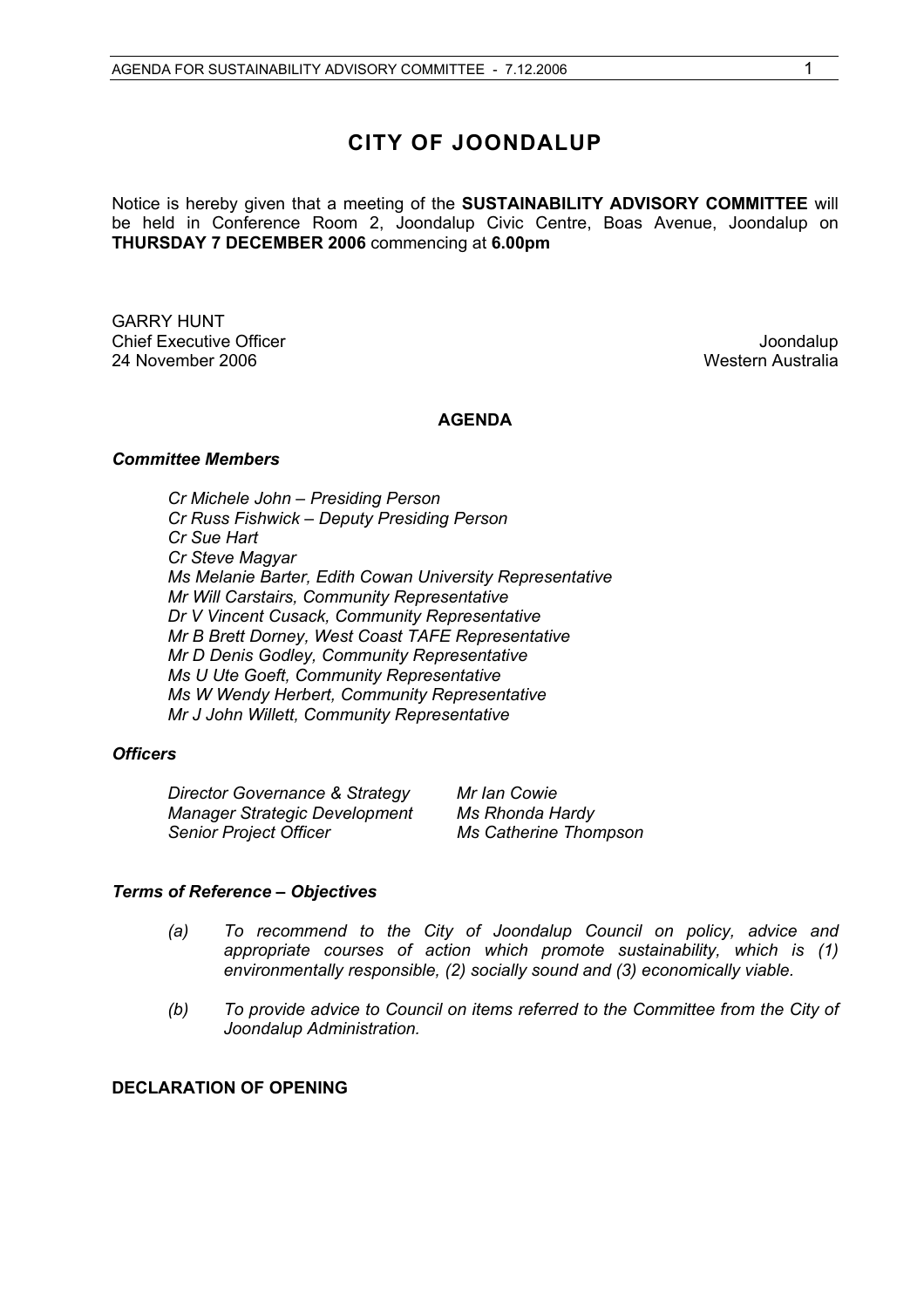# **APOLOGIES/LEAVE OF ABSENCE**

# **CONFIRMATION OF MINUTES**

# MINUTES OF THE SUSTAINABILITY ADVISORY COMMITTEE HELD 19 OCTOBER 2006

## **RECOMMENDATION**

**That the minutes of the Sustainability Advisory Committee held on 19 October 2006 be confirmed as a true and accurate record of proceedings.** 

# **ANNOUNCEMENTS BY THE PRESIDING PERSON WITHOUT DISCUSSION**

# **DECLARATIONS OF INTEREST**

# **IDENTIFICATION OF MATTERS FOR WHICH THE MEETING MAY SIT BEHIND CLOSED DOORS**

# **PETITIONS AND DEPUTATIONS**

1 Presentation by Mr Brian Fleay of the Sustainable Transport Coalition on Peak Oil

# **REPORTS**

|                   |                                                               | Page No        |
|-------------------|---------------------------------------------------------------|----------------|
| Item 1            | <b>Resignation from the Sustainability Advisory Committee</b> | 3              |
| Item <sub>2</sub> | <b>Review of Advisory Committees of Council</b>               | 5              |
| Item <sub>3</sub> | <b>Exxonmobil Presentation</b>                                | $\overline{7}$ |
| Item 4            | <b>Response to WALGA's Systemic Sustainability Study</b>      | 10             |
| Item 5            | <b>City of Joondalup Bicycle Plan</b>                         | $12 \,$        |
| Item 6            | Greywater                                                     | 16             |
| Item 7            | <b>Rainwater Tanks</b>                                        | 20             |

# **MOTIONS OF WHICH PREVIOUS NOTICE HAS BEEN GIVEN**

# **REQUESTS FOR REPORTS FOR FUTURE CONSIDERATION**

Statistics on the City of Joondalup's Water Use Grants available for Water

**CLOSURE**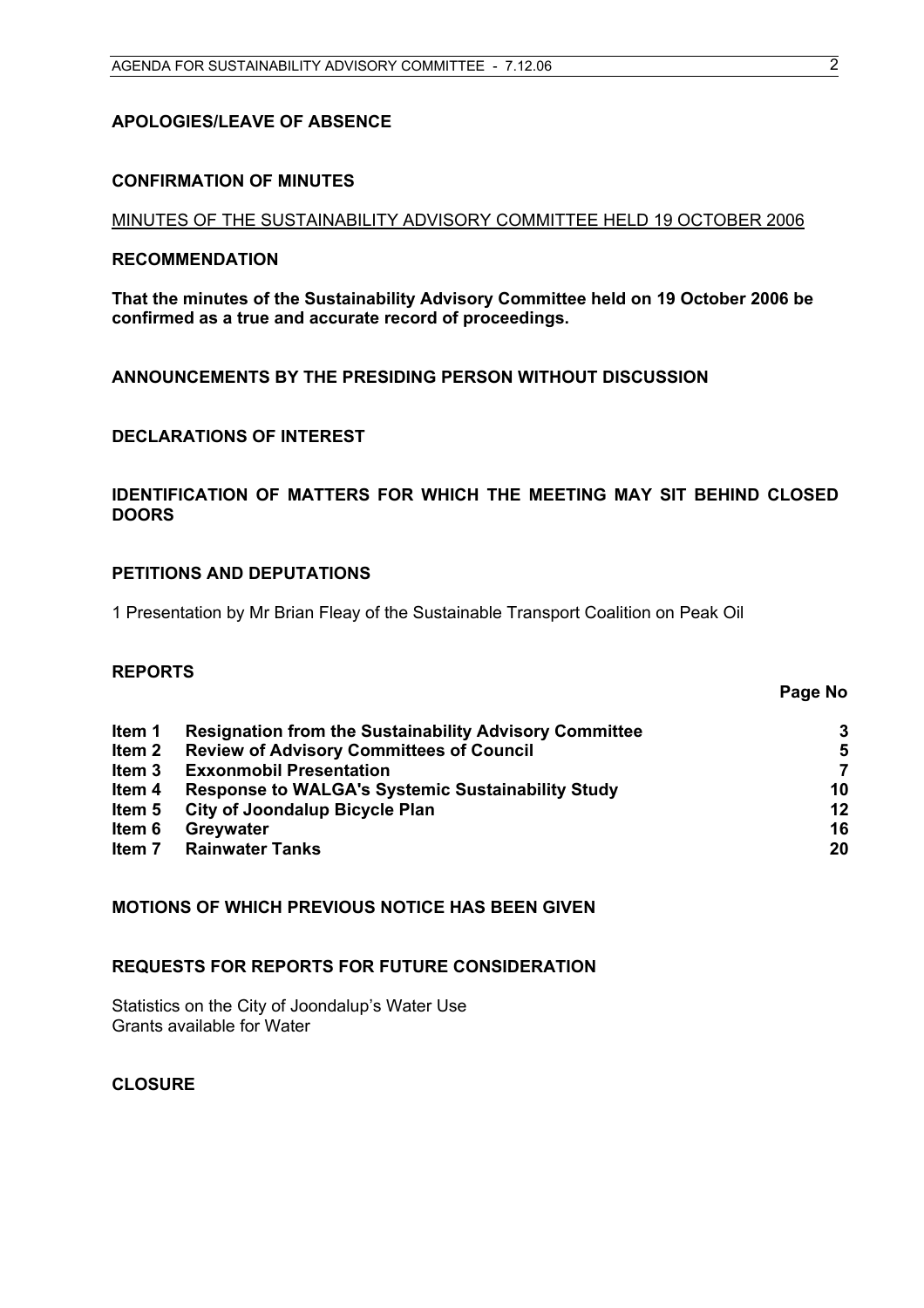# **ITEM 1 RESIGNATION FROM THE SUSTAINABILITY ADVISORY COMMITTEE [00906]**

| <b>WARD:</b> | All |
|--------------|-----|
|              |     |

**RESPONSIBLE** Mr Ian Cowie **DIRECTOR:** Governance and Strategy

# **PURPOSE**

To advise of a recent resignation of a member of the Sustainability Advisory Committee (SAC).

## **EXECUTIVE SUMMARY**

The Council at its meeting held on 24 May 2006 appointed elected members and community representatives with local knowledge, expertise with respect to sustainable development and connections within the community to serve on the SAC.

A resignation has recently been received from Mr Keiron D'Arcy. This report recommends that the resignation from Mr D'Arcy be accepted with a vote of thanks for his commitment and significant contribution to the work of the Committee.

## **BACKGROUND**

With the resignation of Mr D'Arcy from the Committee membership of the Committee comprises the following individuals:

- 1. Cr Michele John, Presiding Person
- 2. Cr Russ Fishwick, Deputy Presiding Person
- 3. Cr Sue Hart
- 4. Cr Steve Magyar
- 5. Ms Melanie Barter, Edith Cowan University
- 6. Dr Martin Brueckner, Community Representative
- 7. Mr Will Carstairs, Community Representative
- 8. Dr Vincent Cusack, Community Representative
- 9. Mr Brett Dorney, West Coast TAFE
- 10. Mr Denis Godley, Community Representative
- 11. Ms Ute Goeft, Community Representative
- 12. Ms Wendy Herbert, Community Representative
- 13. Mr John Willett, Community Representative

Quorum: 7

# **DETAILS**

#### **Issues and options considered:**

A resignation from the Committee has been received from Mr D'Arcy.

It is recommended that the resignation be accepted.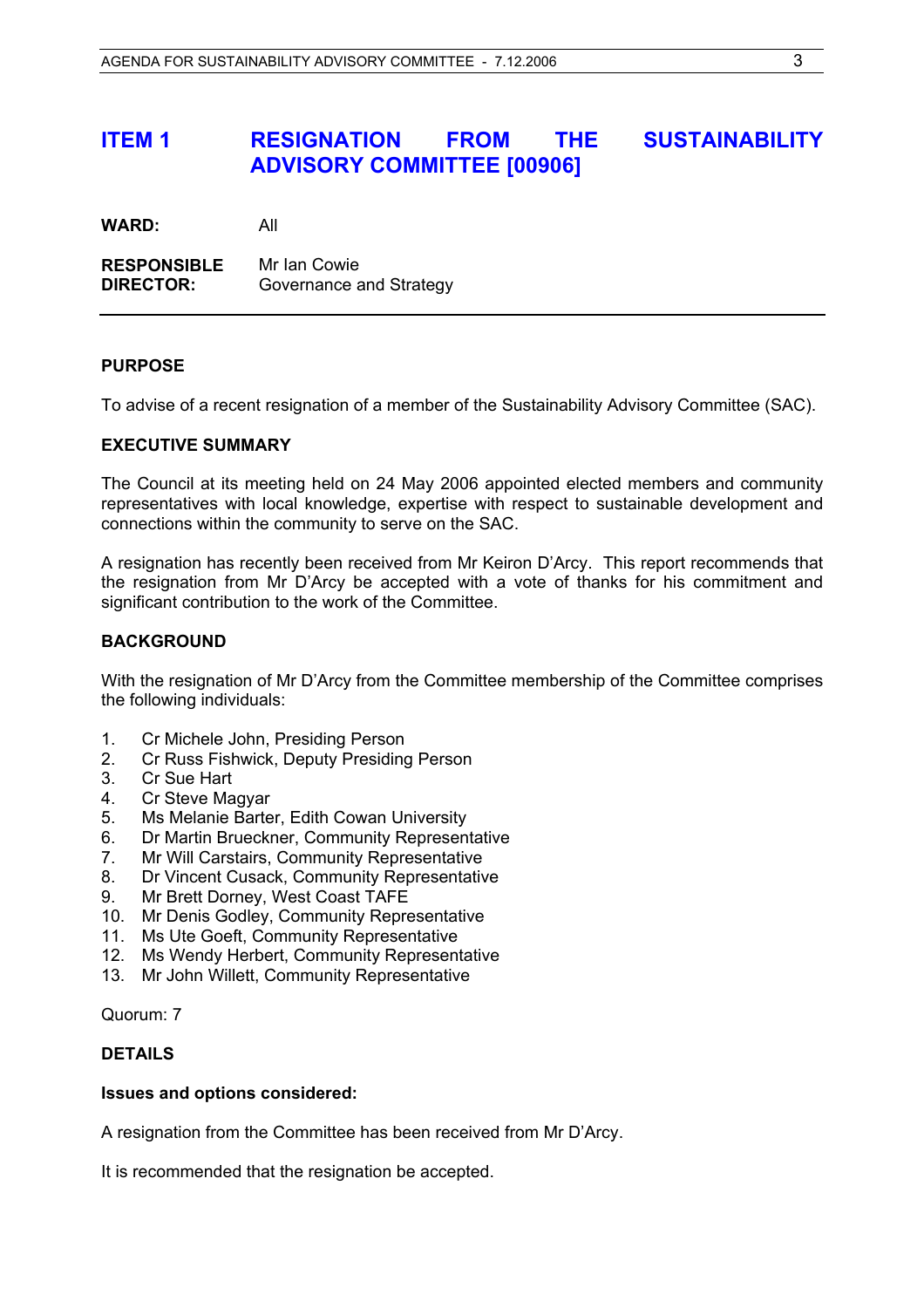# **Link to Strategic Plan:**

Not applicable.

# **Legislation – Statutory Provisions:**

The Local Government Act 1995 includes provisions in relation to the membership of committees and quorums.

# **Risk Management Considerations:**

Not applicable.

## **Financial/Budget Implications:**

Not applicable.

## **Policy implications:**

Not applicable.

## **Regional Significance:**

Not applicable.

## **Sustainability Implications:**

Not applicable.

#### **Consultation:**

Nil.

# **COMMENT**

It should be noted that resulting from the resignation of Mr D'Arcy the quorum for the Committee will be 7.

# **ATTACHMENTS**

Nil.

# **VOTING REQUIREMENTS**

Simple Majority

# **RECOMMENDATION**

**That the Sustainability Advisory Committee recommends to the Council that it:** 

- **1 ACCEPTS the resignation of Mr Kieron D'Arcy;**
- **2 THANKS Mr D'Arcy for his commitment and significant contribution to the work of the Committee.**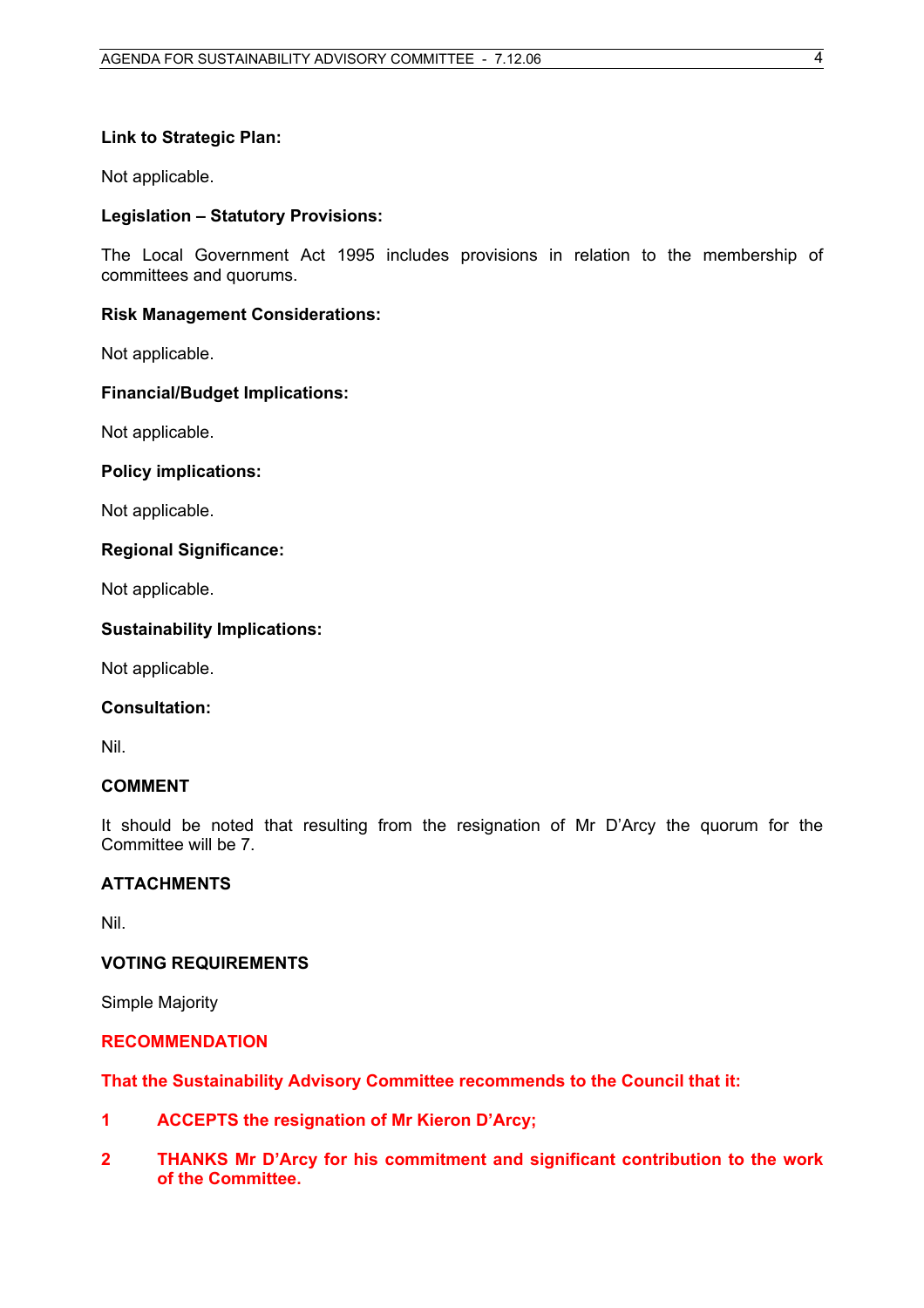# **ITEM 2 RESPONSE TO REVIEW OF ADVISORY COMMITTEES OF COUNCIL – [15058]**

**WARD:** All

**RESPONSIBLE** Mr Ian Cowie **DIRECTOR:** Governance and Strategy

## **PURPOSE**

To request that the Sustainability Advisory Committee considers Council report CJ174-10/06 'Review of Advisory Committees of Council' as referred to the Sustainability Advisory Committee (SAC) by Council at its meeting of 10 October 2006.

## **EXECUTIVE SUMMARY**

Council has referred its report 'Review of Advisory Committees of Council' to the relevant Committees for their information and comment. The report identifies four options in relation to the operation of Advisory Committees:

- Tailoring approaches to meet different objectives;
- Establishing a different Advisory Committee structure format;
- Induction and training for Advisory Committee members; and
- Developing a protocol for referrals between Council and its Advisory Committees.

#### **BACKGROUND**

At the meeting of Council on 10 October 2006, it was agreed that the Council report regarding the Review of Advisory Committees of Council be referred to the next available meeting of each of the City's Advisory Committees. Specifically, the resolution stated:

*REFERS Report CJ174–10/06 – to the Committees for their information and comment.* 

#### **DETAILS**

#### **Issues and options considered:**

Attachment 1 provides a copy of the above report.

#### **Link to Strategic Plan:**

Outcome : The City of Joondalup is an interactive community. Objective : 4.3: To ensure the City responds to and communicates with the community. Strategies : 4.3.2: Provide fair and transparent decision making processes.

#### **Legislation – Statutory Provisions:**

The Advisory Committees have been established in accordance with provisions of the Local Government Act 1995 relating to Committees.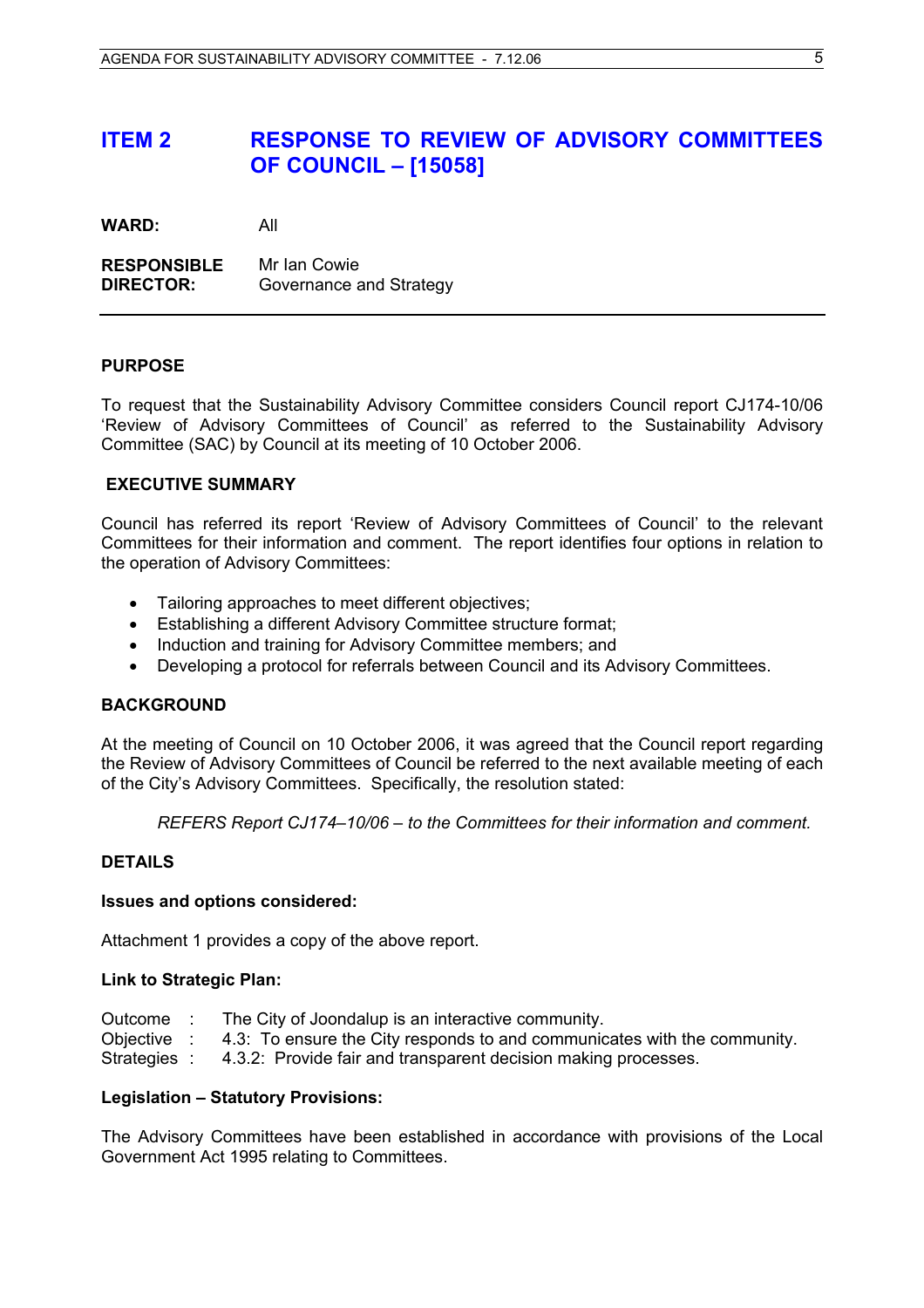# **Risk Management Considerations:**

Not applicable.

# **Financial/Budget Implications:**

Not applicable.

# **Policy Implications:**

Not applicable.

# **Regional Significance:**

Not applicable.

# **Sustainability Implications:**

Consideration of the report by the SAC will ensure the Council receives the most appropriate advice in this area.

## **Consultation:**

The attached report considers the most appropriate ways for Council to engage with and consult the community.

# **COMMENT**

Nil.

# **ATTACHMENTS**

Attachment 1 Council Report CJ174 – 10/06

# **VOTING REQUIREMENTS**

Simple majority

# **RECOMMENDATION**

# **That the Sustainability Advisory Committee:**

- **1 NOTES Council report CJ174-10/06 Review of Advisory Committees of the Council;**
- **2 DETERMINES which of the report's options it supports.**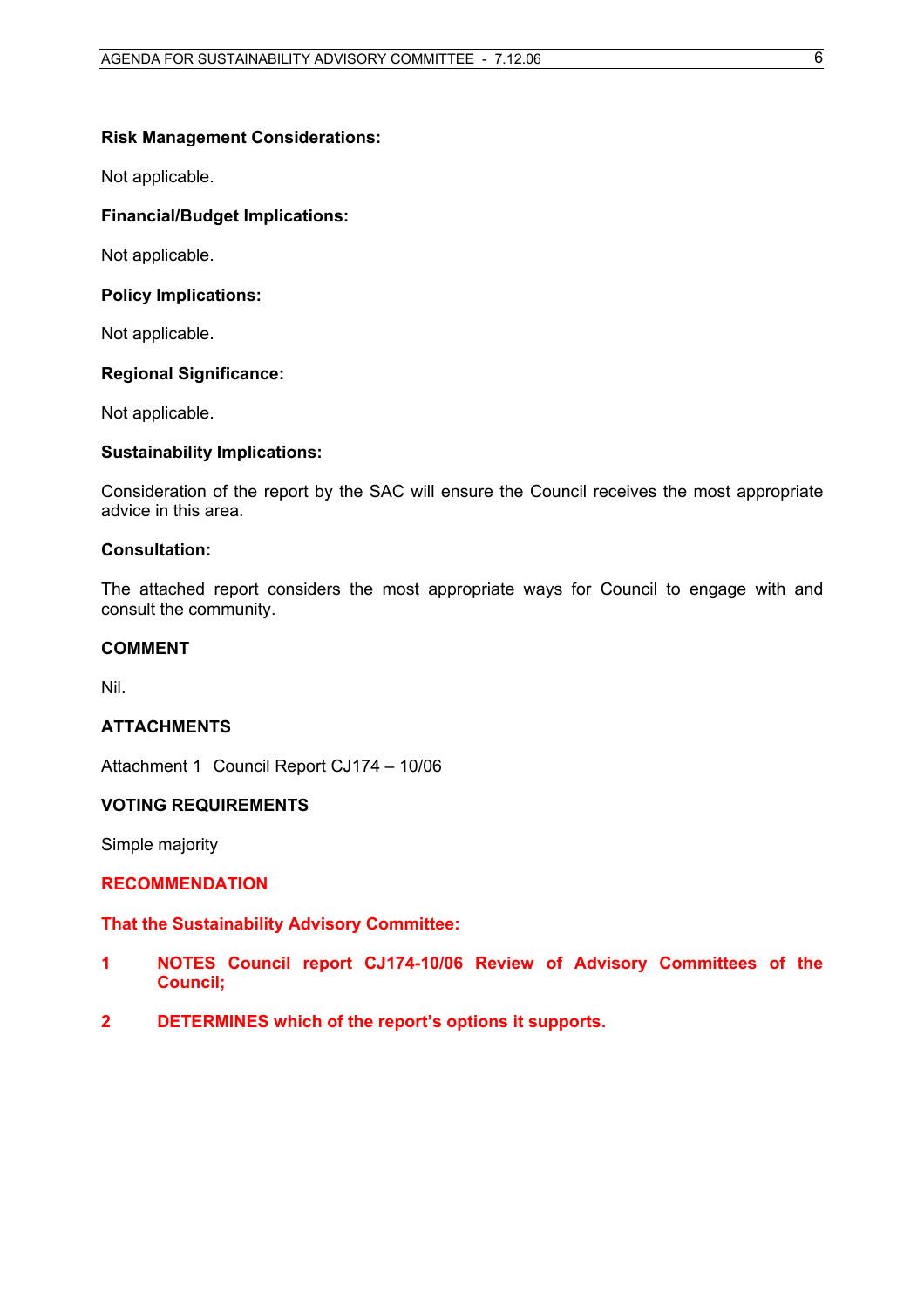# **ITEM 3 EXXONMOBIL – AUSTRALIA'S ENERGY FUTURE – [59091]**

**WARD:** All

**RESPONSIBLE** Mr Ian Cowie **DIRECTOR:** Director Governance and Strategy

## **PURPOSE AND EXECUTIVE SUMMARY**

To provide an overview of a presentation made my Mr Mark Nolan, Chairman of ExxonMobil Australia on Australia's Energy Future to the Committee for Economic Development of Australia (CEDA).

The Sustainability Advisory Committee (SAC) has recently been examining the issue of energy and in particularly the issue of Peak Oil.

This report presents a view of Australia's energy future as seen by one of the largest oil producing companies in the world. The intent of the report is to provide further information so that the SAC, in its deliberations about this issue, receives the perspective of the oil industry.

#### **BACKGROUND**

At its meeting of the 19 October the SAC received a report about Peak Oil from the Sustainable Transport Coalition (STC). The SAC resolved to invite a speaker from the STC, Mr Brian Fleay to give a presentation on Peak Oil to the committee at its November meeting.

#### **DETAILS**

ExxonMobil is one of the largest oil producing companies in the world today. ExxonMobil believe that industry plays an active role in the ongoing dialogue about the future of energy and that dialogue should be grounded in reality, focused on the long term with the intent of finding viable solutions.

The key points raised by the Chairman of ExxonMobil in his keynote address are as follows:

- Australia has no current ability to extract itself from the global marketplace and become self reliant for its future energy needs. Australia's demand for energy currently exceeds its ability to supply that demand. •
- In considering wind and solar and other energy options it should be noted that these technologies have only started to be developed in any large scale over the past few years. Even though supply from these sources will grow it is projected that these resources will only be producing 12 -13% of Australia's energy needs by 2030.
- Likewise with nuclear power, it is projected that this energy supply will only be producing 1.4% by 2030.
- Overall Australia will be largely reliant on gas and oil production through to 2030.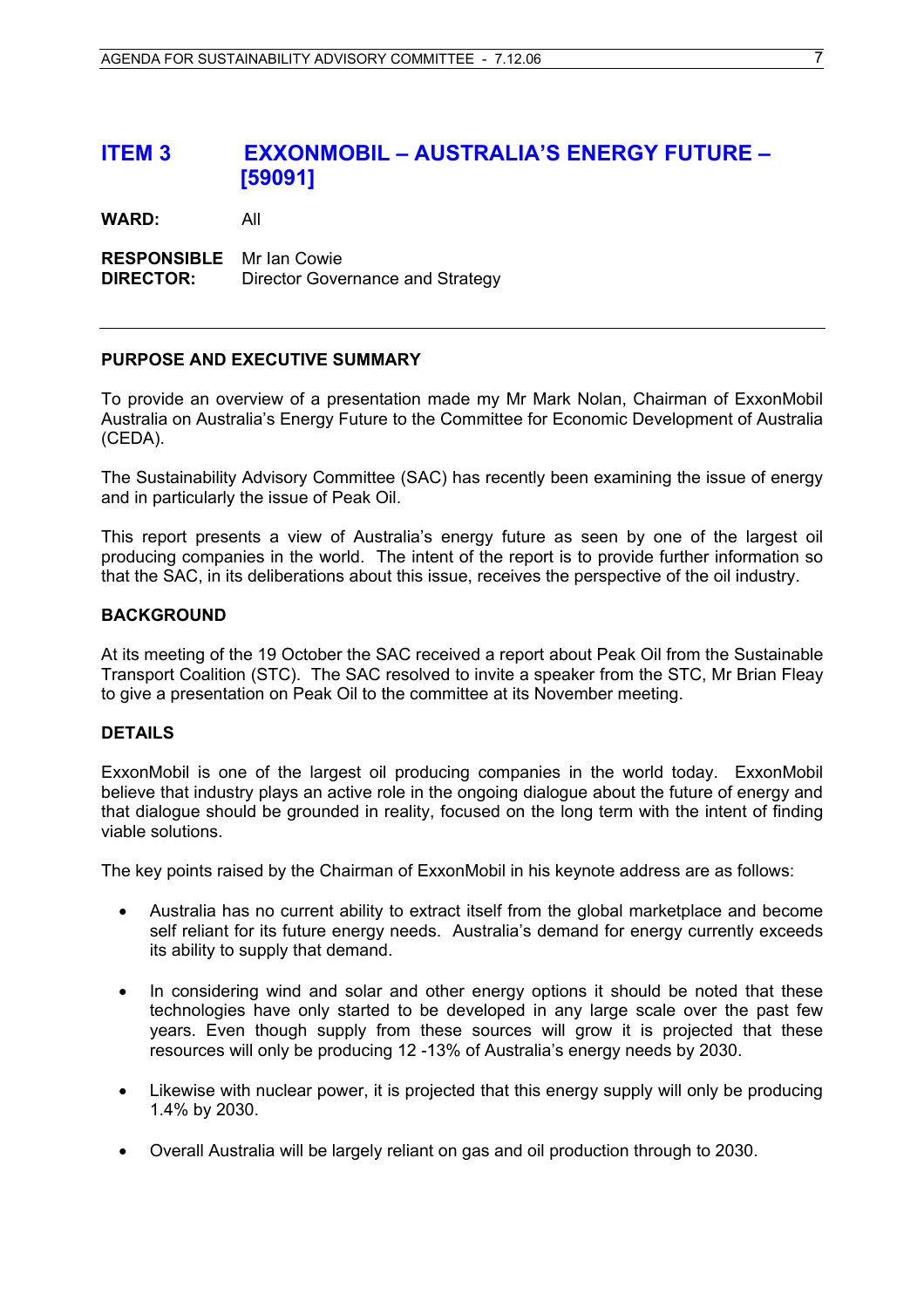- The greatest increase of emissions will come from the development of non-OECD countries (eg China, India and African nations). As these countries develop and increase their demand for energy supplies it is predicted that average growth in total demand will grow by 1.7% per year. Non–OECD countries will consume the bulk of this growth with OECD countries maintaining their current demand level or decreasing it through advanced technology solutions. •
- Global investment in energy resources will require US\$17 trillion by 2030 which includes US\$200 billion per year in oil and gas investment alone.
- The focus for Australia will be to maximise its value through attracting investment for production and for research in technology development and application.
- Government will need to play a pivotal role in providing access to acreage, opening up markets, reducing barriers to trade and avoiding harmful policies such as subsidies and regulations that can weaken or distort energy markets.
- Government need to ensure that potential investors have market confidence of sanctity of contracts and the recognition of intellectual property and support for the rule of law.
- A key point of focus will be advances in technology, which will be the key to addressing supply-and-demand challenges. ExxonMobil claim to be the industry leader in research and technology. They currently invest over \$US600 million per year in research and development, balancing this investment between technology extensions and breakthrough research.
- ExxonMobil in 2002 launched the Global Climate and Energy project (GCEP) at Stanford University. In 2005 GCEP announced new research grants totalling \$US20 million to Stanford University and other collaborating researchers at several US universities and international institutions. Details of GCEP projects can be viewed at *http://gcep.stanford.edu*. These projects are targeting hydrogen power, advanced combustion, solar energy, Co2 storage, Co2 capture and separation, biomass and advanced materials and catalysts.

In summary the oil industry has a strategic focus on global energy production through to 2030. The view of the industry is that Australia has abundant untapped resources and that advanced technologies will be the answer to future global energy supply.

# **Link to Strategic Plan:**

*Key Focus Area 2: Caring for the Environment* objectives of the City of Joondalup Strategic Plan 2003 – 2008:

*2.1: "To plan and manage our natural resources to ensure environmental sustainability"* and *2.2: "To manage waste effectively and efficiently in alignment with environmentally sustainable principles".*

# **Legislation – Statutory Provisions:**

Section 1.3 (3):

*In carrying out its functions a Local Government is to use its best endeavours to meet the needs of current and future generations through an integration of environmental protection, social advancement and economic prosperity".*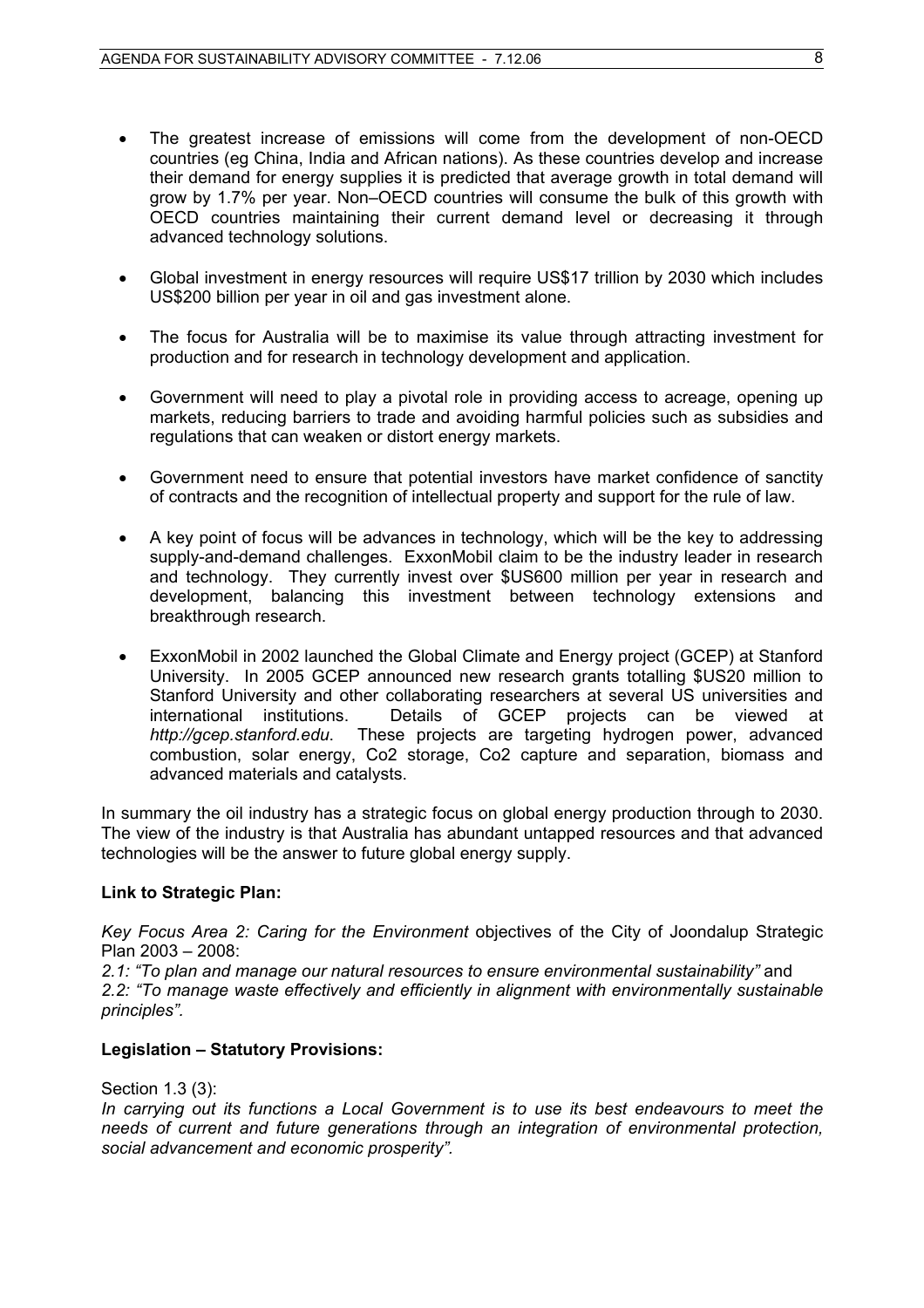# **Risk Management Considerations:**

Not applicable.

# **Financial/Budget Implications:**

Not applicable.

# **Policy Implications:**

Not applicable

# **Regional Significance:**

Not applicable.

# **Sustainability Implications:**

The report indicates the views of ExxonMobil in relation to the oil industry.

## **Consultation:**

Not applicable.

# **COMMENT**

No applicable.

# **ATTACHMENTS**

Attachment 1 Presentation by Mark Nolan Chairman ExxonMobil

Attachment 2 ExxonMobil report – Tomorrow's Energy: A Perspective on Energy Trends, Greenhouse Gas Emissions and Future Energy Options

# **VOTING REQUIREMENTS**

Simple majority

# **RECOMMENDATION**

**The Sustainability Advisory Committee NOTES the report from ExxonMobil on Australia's Energy Future.**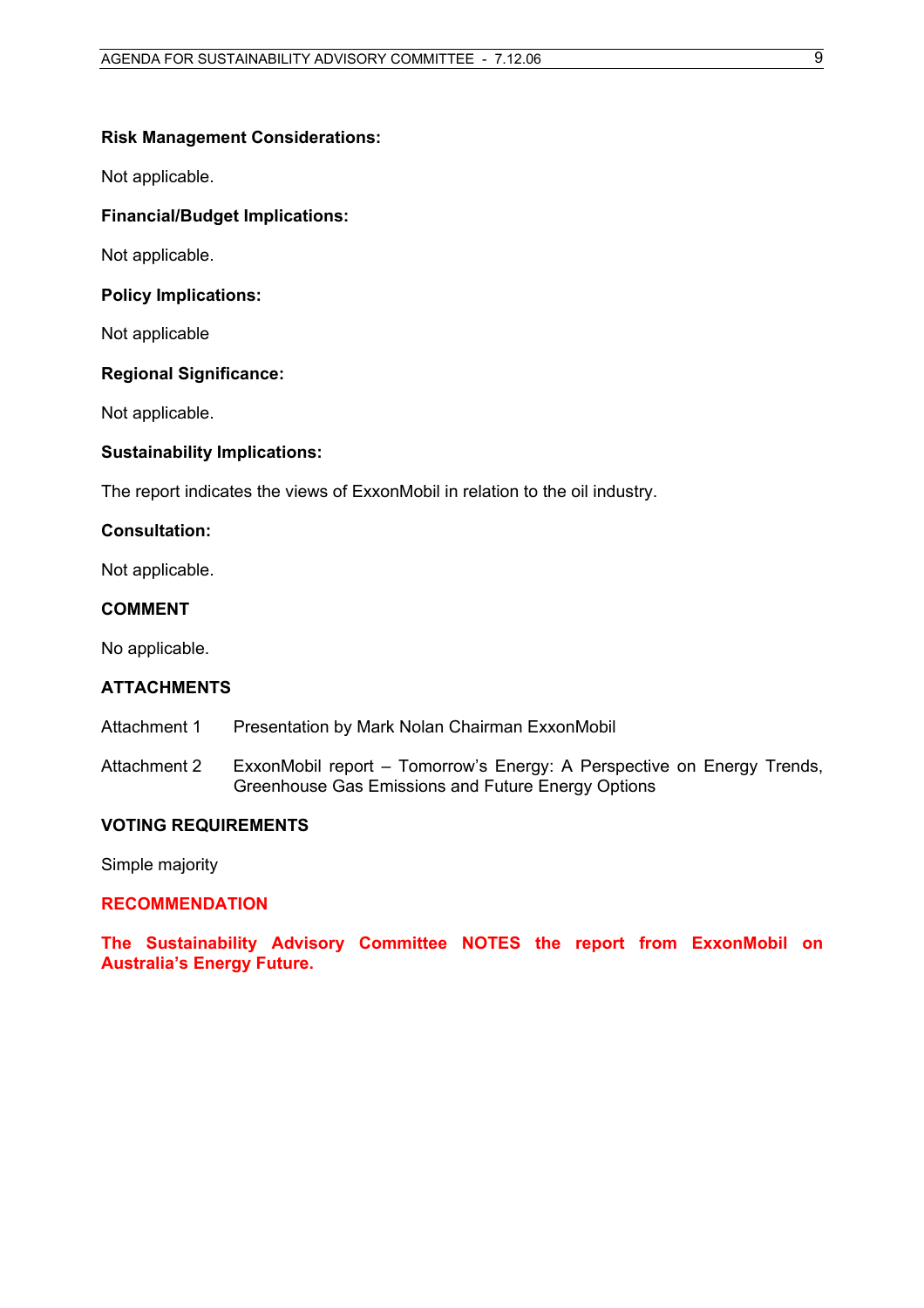# **ITEM 4 RESPONSE TO WALGA'S SYSTEMIC SUSTAINABILITY STUDY – [00906] [12542]**

**WARD:** All

**RESPONSIBLE** Mr Ian Cowie **DIRECTOR:** Governance and Strategy

## **PURPOSE**

For the Sustainability Advisory Committee (SAC) to note the amendments made to Council report 'Response to WALGA's Systemic Sustainability Study'.

#### **EXECUTIVE SUMMARY**

WALGA is seeking feedback on an interim report titled "In Your Hands; Shaping the Future of Local Government in Western Australia". The report poses a range of questions for local governments to answer and provides a framework against which individual local governments can assess their financial sustainability.

# **BACKGROUND**

At the meeting of Council on 19 September 2006, it was agreed that the City's proposed submission to WALGA on the Systemic Sustainability Study be referred to the Sustainability Advisory Committee. Specifically, the resolution stated:

*REFERRED Report CJ155-09/06 – Response to WALGA's Systemic Sustainability Study to the Sustainability Advisory Committee for advice regarding the sustainability of local government prior to endorsing a submission being forwarded to WALGA.* 

At its meeting on 19 October 2006 the SAC moved the following motion:

*That the Sustainability Advisory Committee thanks Mr Cowie for his explanation of the suggested responses to the questions posed in the Systemic Sustainability Study and NOTES that Mr Cowie will be resubmitting the report to Council to reflect the Committee's comments.* 

# **DETAILS**

#### **Issues and Options Considered:**

Answers to questions that have been amended to reflect SAC's comments are 1, 22, 23 and 24, as shown in attachment 1 to this report.

#### **Link to Strategic Plan:**

Not applicable.

#### **Legislation – Statutory Provisions:**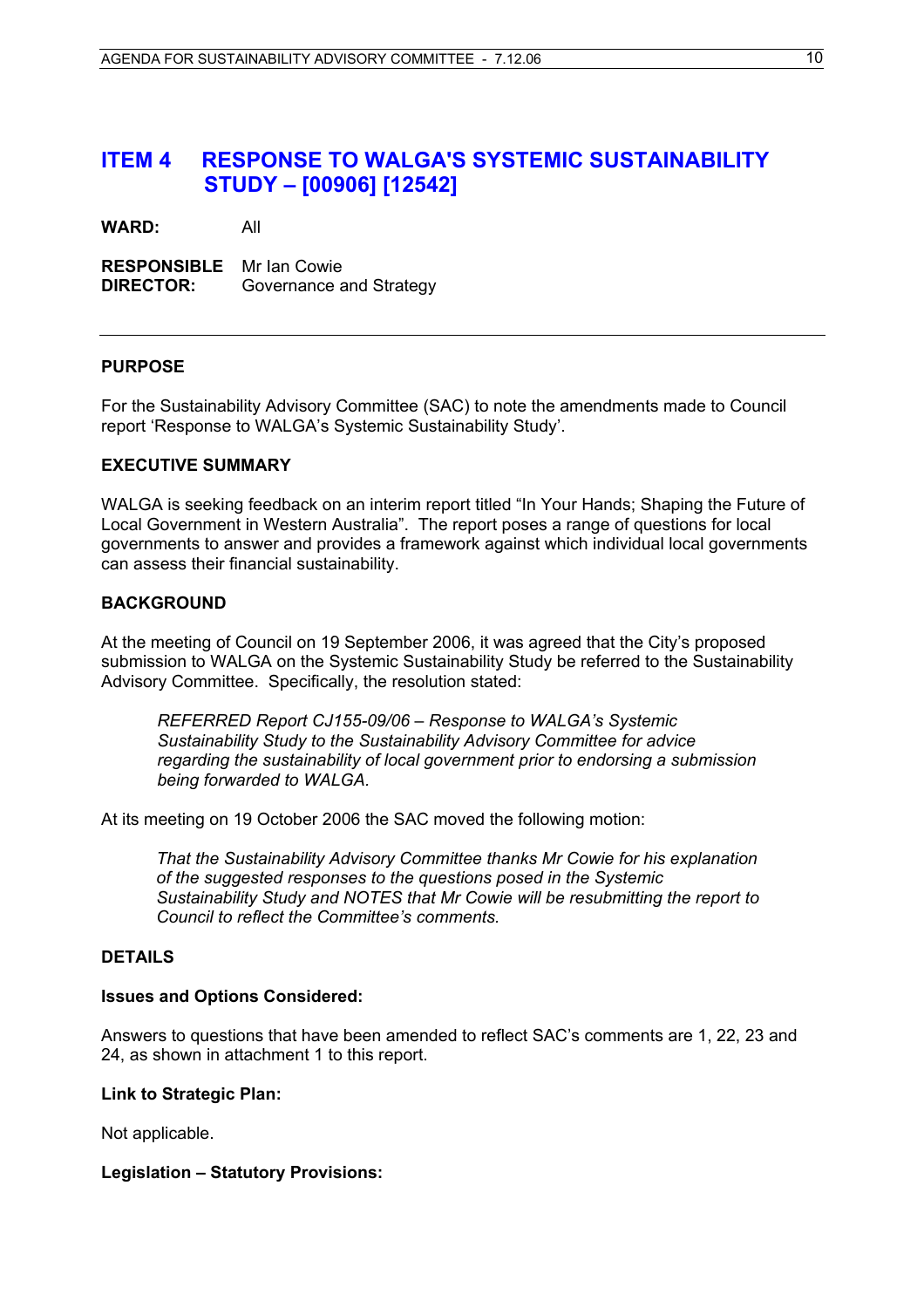The interim report of the Systemic Sustainability Study panel makes reference to a range of provisions in the Local Government Act and these are commented on in the attached report.

# **Risk Management Considerations:**

Not applicable.

# **Financial/Budget Implications:**

Not applicable.

## **Policy Implications:**

Not applicable

## **Regional Significance:**

The Systemic Sustainability Study has state wide implications.

# **Sustainability Implications:**

The Systemic Sustainability Study addresses local government sustainability.

## **Consultation:**

Not applicable.

#### **COMMENT**

Nil.

# **ATTACHMENTS**

1 Response to WALGA's Systemic Sustainability Study

# **VOTING REQUIREMENTS**

Simple majority.

#### **RECOMMENDATION**

**That the Sustainability Advisory Committee NOTES the contents of the report to Council with respect to WALGA's Systemic Sustainablity Study as shown in Attachment 1 to this report.**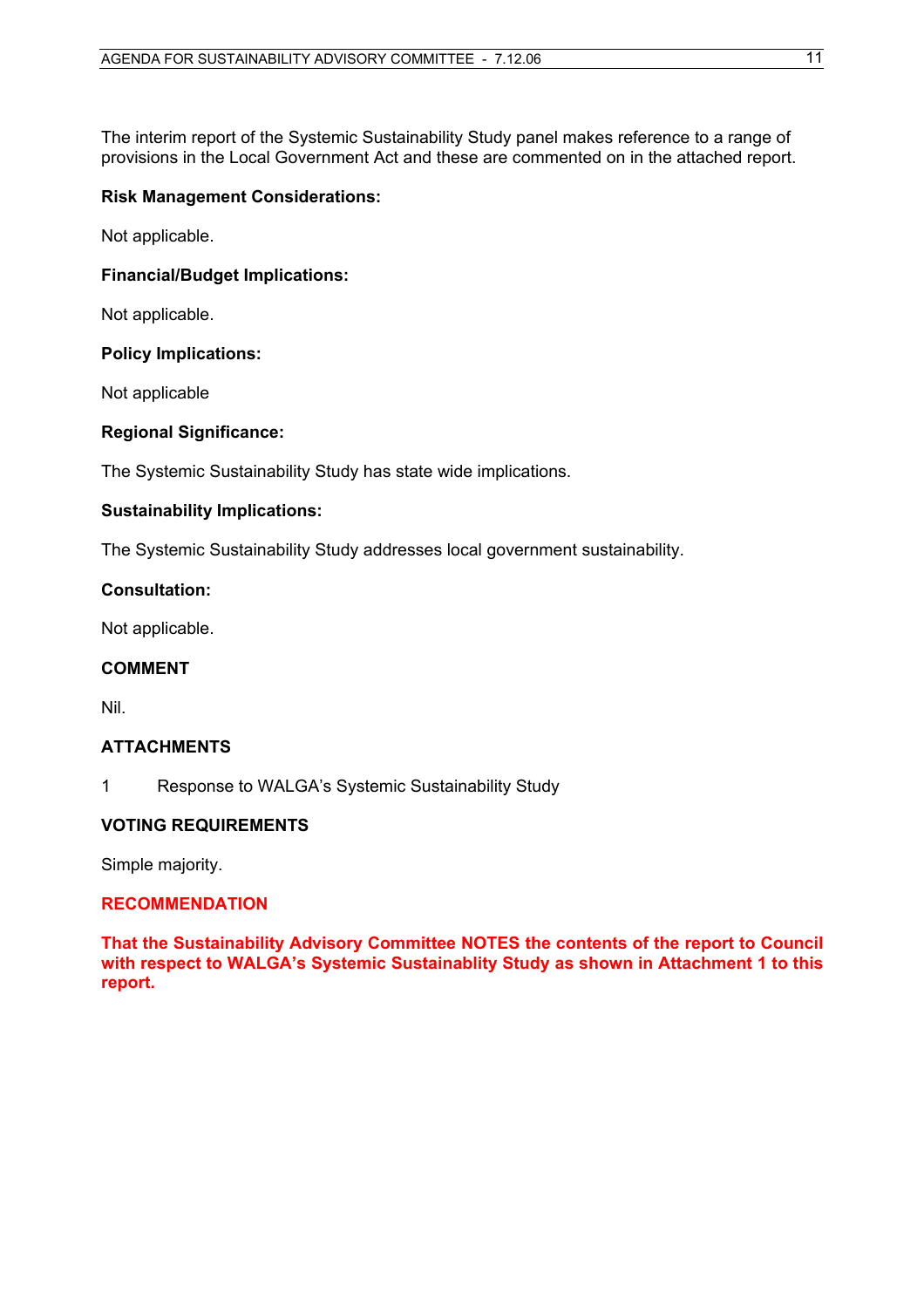# **ITEM 5 CITY OF JOONDALUP BICYCLE PLAN – [00906]**

**WARD:** All

**RESPONSIBLE** Mr Ian Cowie **DIRECTOR:** Governance and Strategy

#### **PURPOSE/EXECUTIVE SUMMARY**

To present an overview on the City of Joondalup Bicycle Plan and status of works being carried out to date.

#### **BACKGROUND**

At its meeting on the 19 January 2006 the Sustainability Advisory Committee requested a report on the status of the City's Bicycle Plan.

#### **DETAILS**

The City of Joondalup Bike Plan was prepared by Transplan Pty Ltd in 1999.

In 2002 the City undertook a review of its Bike Plan. The review process was undertaken by Bikesafe Bicycle Planning Consultants and resulted in the City of Joondalup Bike Plan Review 2002-2003 being endorsed as a blueprint for the City's bicycle network and infrastructure future development program (refer Attachment 1 to this report).

#### **Issues and Options Considered:**

To date works have been undertaken that enhance bicycle facilities throughout the City, which are listed below. Some of the works emanated from the Bike Plan, others were in addition to these works.

#### 2002/2003

| <b>Bicycle Facilities</b> | \$65,000 | Perth Bike Network NW3<br>(Various improvements to bicycle facilities jointly funded with<br>Bikewest/DPI)            |
|---------------------------|----------|-----------------------------------------------------------------------------------------------------------------------|
|                           | \$44,000 | Perth Bike Network NW5 Stage 1<br>(Various improvements to bicycle facilities jointly funded<br>with<br>Bikewest/DPI) |
|                           | \$7,000  | End of Trip Facilities                                                                                                |
|                           | \$30,000 | Joondalup Bike Plan                                                                                                   |
| <b>Shared Paths</b>       | \$36,000 | Tom Simpson Park, Mullaloo                                                                                            |
|                           | \$18,000 | Hodges Drive, Ocean Reef                                                                                              |
|                           | \$41,000 | Burns Beach Road, Joondalup Stage 1                                                                                   |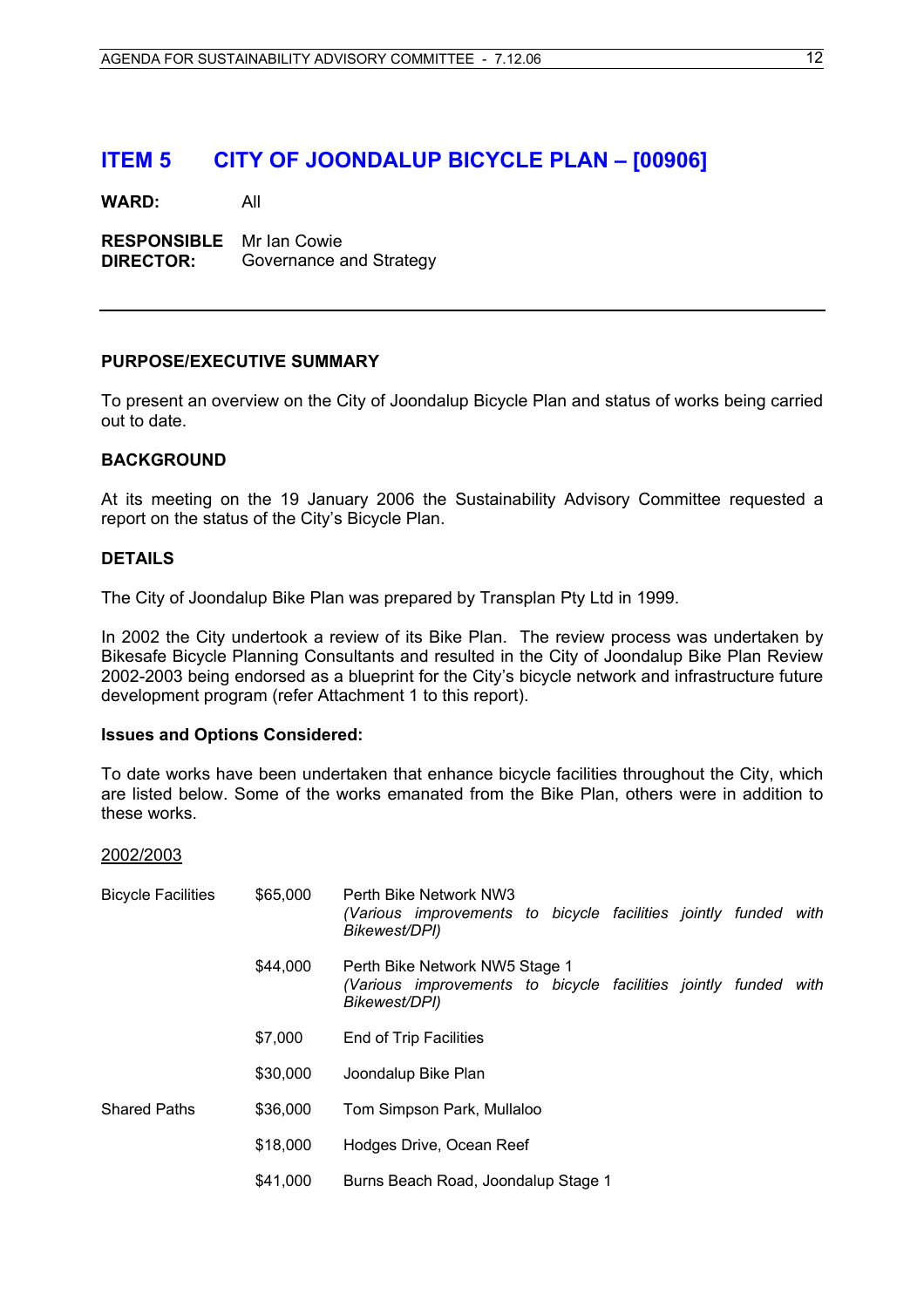|                           | \$14,000                        | Goollelal Drive, Kingsley - Hocking Road to Whitfords Avenue                                                                                                 |  |  |  |  |
|---------------------------|---------------------------------|--------------------------------------------------------------------------------------------------------------------------------------------------------------|--|--|--|--|
|                           | \$29,000                        | Whitfords Avenue, Padbury – Alexander Road to McArthur Avenue                                                                                                |  |  |  |  |
| 2003/2004                 |                                 |                                                                                                                                                              |  |  |  |  |
| <b>Bicycle Facilities</b> | Joondalup Bike Plan<br>\$60,000 | Shared Path Whitfords Avenue - Marmion Avenue to Endeavour<br>Road<br>(Improve access to Whitfords City Shopping Centre)                                     |  |  |  |  |
|                           | \$52,000                        | Perth Bike Network NW5 Stage 2<br>(Various improvements to bicycle facilities jointly funded with<br>Bikewest/DPI)                                           |  |  |  |  |
|                           | \$100,000                       | Perth Bike Network NW27 Stage 1<br>(Various improvements to bicycle facilities jointly funded with<br>Bikewest/DPI)                                          |  |  |  |  |
| <b>Shared Paths</b>       | \$30,000                        | John Wilkie Tarn - Whitfords Avenue to Pinnaroo Point                                                                                                        |  |  |  |  |
|                           | \$68,000                        | Freeway Principal Shared Path – Warwick Road to Hepburn Avenue<br>(Provide missing links to Freeway Principal Shared Path)                                   |  |  |  |  |
|                           | \$24,000                        | Oceanside Promenade, Mullaloo – Ocean Reef Road to northern car<br>park<br>(Improve connectivity between Ocean Reef Road and foreshore<br>recreational path) |  |  |  |  |
|                           | \$50,000                        | <b>Shenton Avenue</b><br>(Various shared path improvements undertaken as part of Shenton<br>Avenue duplication)                                              |  |  |  |  |
| 2004/2005                 |                                 |                                                                                                                                                              |  |  |  |  |
| <b>Bicycle Facilities</b> | Joondalup Bike Plan             |                                                                                                                                                              |  |  |  |  |
|                           | \$44,000                        | Perth Bike Network NW27 Stage 2                                                                                                                              |  |  |  |  |
|                           | \$90,000                        | Perth Bike Network Stage 1 Enhancements                                                                                                                      |  |  |  |  |
| <b>Shared Paths</b>       | \$42,000                        | Chichester Park, Woodvale Stage 2                                                                                                                            |  |  |  |  |
|                           | \$10,000                        | Landor Gardens, Woodvale                                                                                                                                     |  |  |  |  |
|                           | \$10,000                        | Whitfords Avenue to Dog Beach<br>(Improve access to the coastal recreational path)                                                                           |  |  |  |  |
| 2005/2006                 |                                 |                                                                                                                                                              |  |  |  |  |
| <b>Bicycle Facilities</b> | \$105,000                       | Joondalup Bike Plan<br>(Funds carried forward to 2006/2007)                                                                                                  |  |  |  |  |
| <b>Shared Paths</b>       | \$55,000                        | Hepburn Avenue, Greenwood – Barridale Drive to Kingsley Drive<br>(Improve access to the Greenwood Train Station)                                             |  |  |  |  |
|                           | \$55,000                        | Whitfords Avenue, Padbury - Alexander Road to McArthuer Avenue<br>Stage 2<br>(Improve access to Whitfords City Shopping Centre)                              |  |  |  |  |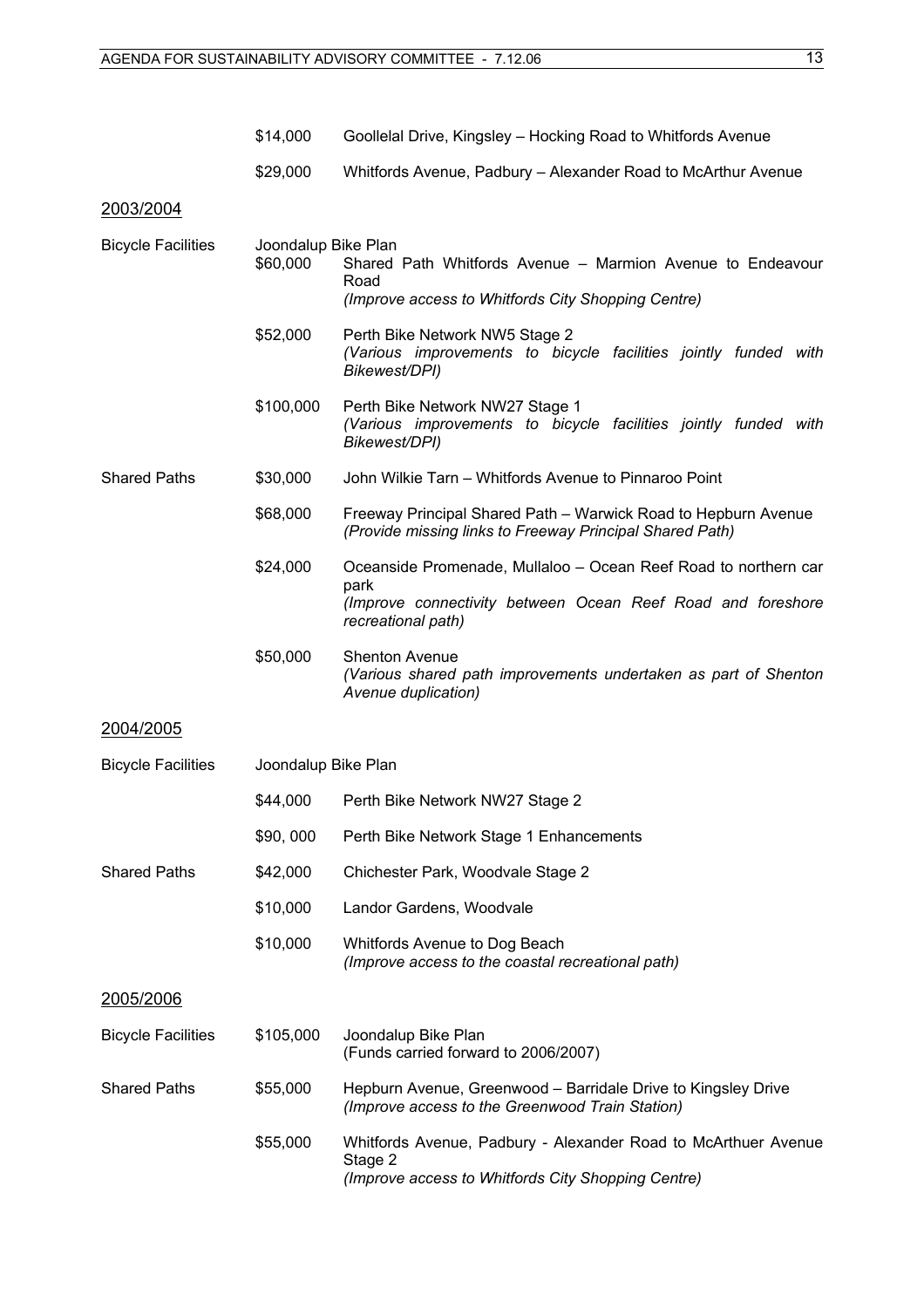|                           | \$17,000            | Marmion Avenue, Currambine – Delamare Avenue to underpass<br>(Improve access to underpass from Delamare Avenue)    |
|---------------------------|---------------------|--------------------------------------------------------------------------------------------------------------------|
| 2006/2007                 |                     |                                                                                                                    |
| <b>Bicycle Facilities</b> | Joondalup Bike Plan |                                                                                                                    |
|                           |                     | Ocean Reef Road – Admiral Grove to Dolium Court<br>(Complete shared path link)                                     |
|                           |                     | Marmion Avenue – Moore Drive to Miami Beach Promenade<br>(Improve access to underpass from Moore Drive)            |
|                           |                     | Marmion Avenue Moore Drive to Delamere Avenue<br>(Complete shared path link)                                       |
|                           |                     | Wedgewood Drive to Yellagonga Regional Park<br>(Improve access to Edgewater Train Station)                         |
|                           |                     | Whitfords Avenue, Padbury<br>(Complete shared path link)                                                           |
| <b>Shared Paths</b>       | \$45,000            | Hepburn Avenue, Greenwood – Kingsley Drive to Freeway<br>(Improve access to the Greenwood Train Station)           |
|                           | \$21,000            | Gloriana View, Ocean Reef<br>(Complete path link along Ocean Reef Road between Shenton<br>Avenue & Marmion Avenue) |

# **Link to Strategic Plan:**

| Outcome :    | The City of Joondalup has an effective integrated transport system.    |
|--------------|------------------------------------------------------------------------|
| Objective :  | 3.4: To provide integrated transport to meet regional and local needs. |
| Strategies : | 3.4.1: Advocate and facilitate the creation of transport linkages.     |
|              | 3.4.2: Align use of land and modes of transport.                       |

# **Legislation – Statutory Provisions:**

Not applicable.

# **Risk Management Considerations:**

Not applicable.

# **Financial/Budget Implications:**

Not applicable.

# **Policy Implications:**

Not applicable.

# **Regional Significance:**

The City's bicycle network is used by visitors and is intrinsic for tourism development.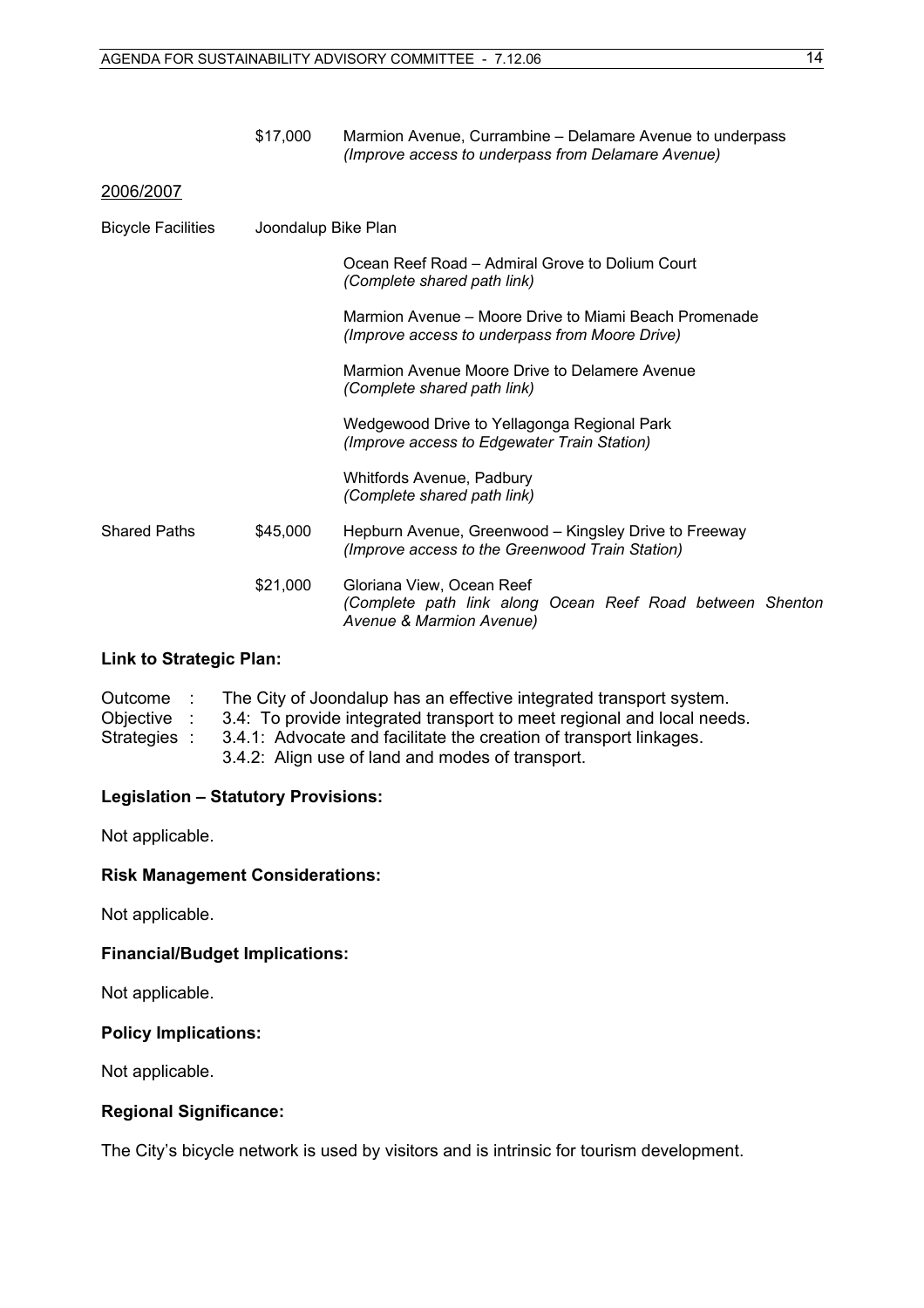#### **Sustainability Implications:**

The City's bicycle network is intrinsic to community health and wellbeing and provides an alternative mode of transport.

#### **Consultation:**

Not applicable.

#### **COMMENT**

It should be noted that bicycle transport is an increasing mode of transport for both passive and recreational purposes as well as providing an alternative mode of transport for those residents who live and work in the local community.

The City will endeavour to promote and increase bicycle use through two new initiatives during 2007.

- 1. Greenhouse Action Plan (GAP) the City's Greenhouse Action Plan is currently under review and increasing bicycle use as a means for reducing greenhouse gas is a key action that will be pursued and monitored under the GAP.
- 2. TravelSmart The City will commence the TravelSmart program in 2007. This program will provide a City wide education campaign that seeks to raise awareness of the benefits of bicycle use as an alternative transport mode and also as an effective health management tool.

Both these programs will promote the City's bicycle infrastructure and complement the work the City has done on delivering to the community an extensive and well maintaining community asset.

#### **ATTACHMENTS**

1. Bicycle Plan Maps

#### **VOTING REQUIREMENTS**

Simple majority

#### **RECOMMENDATION**

**The Sustainability Advisory Committee NOTES the report and progress made in relation to the City's Bike Plan.**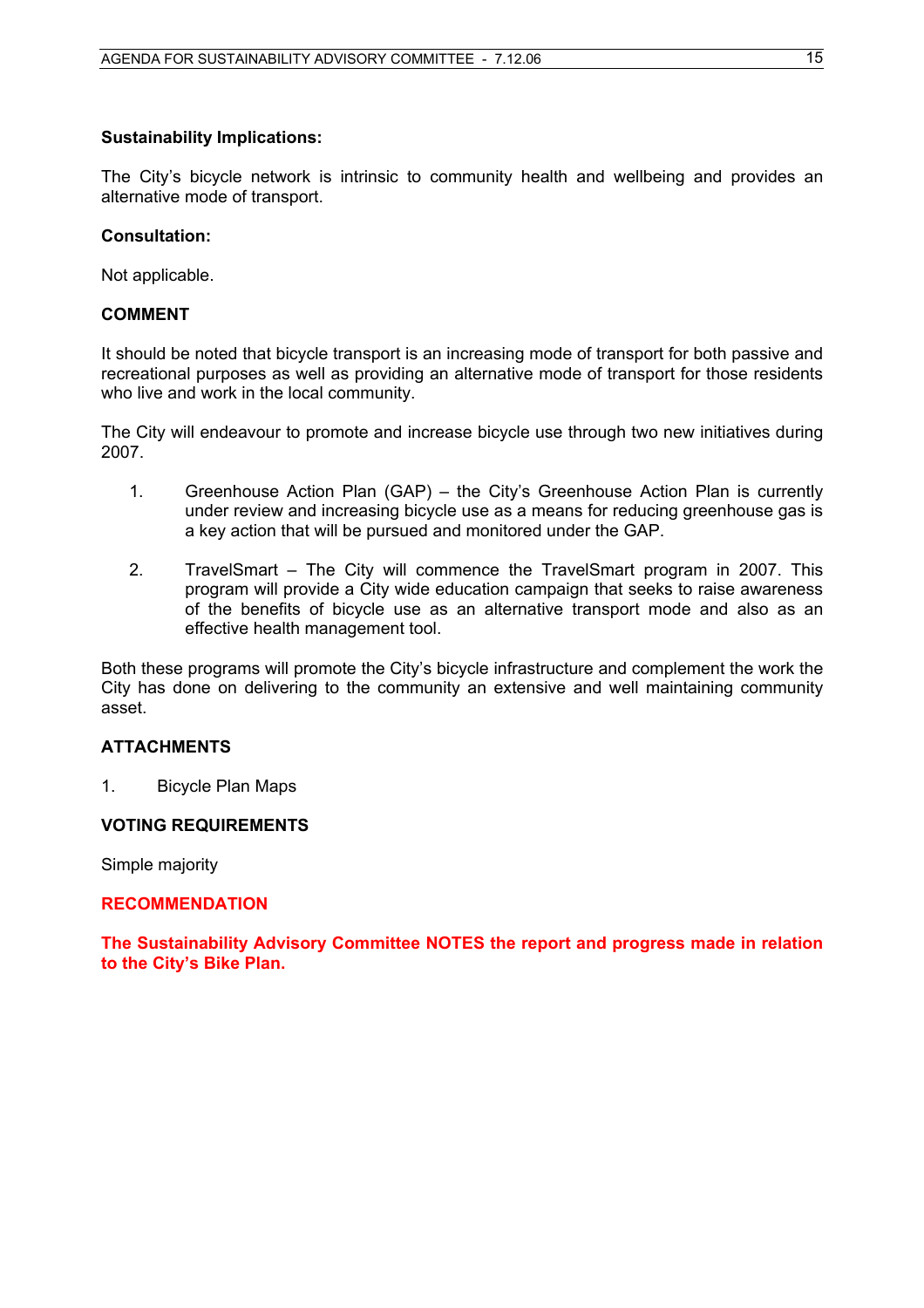# **ITEM 6 GREYWATER - [62536] [00906]**

**WARD:** All

**RESPONSIBLE** Mr Ian Cowie **DIRECTOR:** Governance and Strategy

## **PURPOSE/EXECUTIVE SUMMARY**

To provide the Sustainability Advisory Committee (SAC) with an overview on greywater, the initiatives being undertaken by the City of Joondalup in relation to greywater and to consider options for the promotion of the use of greywater as a water saving measure.

## **BACKGROUND**

At its meeting on 19 October 2006, the SAC requested a report on greywater.

## **DETAILS**

Greywater is the wastewater generated from bathrooms, kitchens and laundries. There is the opportunity for greywater to be reused to irrigate gardens, which will assist in reducing the demand on quality ground and surface water supplies. This reuse of greywater is supported and encouraged by the State Government and the City of Joondalup to conserve water. From a State Government perspective community members can access rebates of up to \$500 for approved greywater reuse systems through the Water Corporation's Waterwise Rebate Scheme. From a City of Joondalup perspective, fees for system installation approval have been reduced.

Greywater must be reused in a manner which does not compromise public health or cause unacceptable environmental impact. Consequently, only greywater systems that comply with the Code of Practice for the Reuse of Greywater in Western Australia and have been approved by the Executive Director, Public Health for use in Western Australia may be installed (refer Attachments 1 and 2 to this report).

As well, the Health Regulations 1974 require any person installing a greywater reuse system to apply to their local government. Following installation, provided that the local government is satisfied that the system conforms to the Regulations and any conditions of approval, the local government will grant a permit to use the system.

Greywater was an issue that Council dealt with in April 2006. The report to this meeting, which outlines the proposal to promote the use of greywater within the City is found at Attachment 3.

The Council resolved to:

- *1. The reduction of the fees associated with the installation of approved grey water reuse systems by 50% for residents of the City of Joondalup.*
- *2. Raising community awareness and use of these systems by the production of brochures, fact sheets and media promotion campaigns.*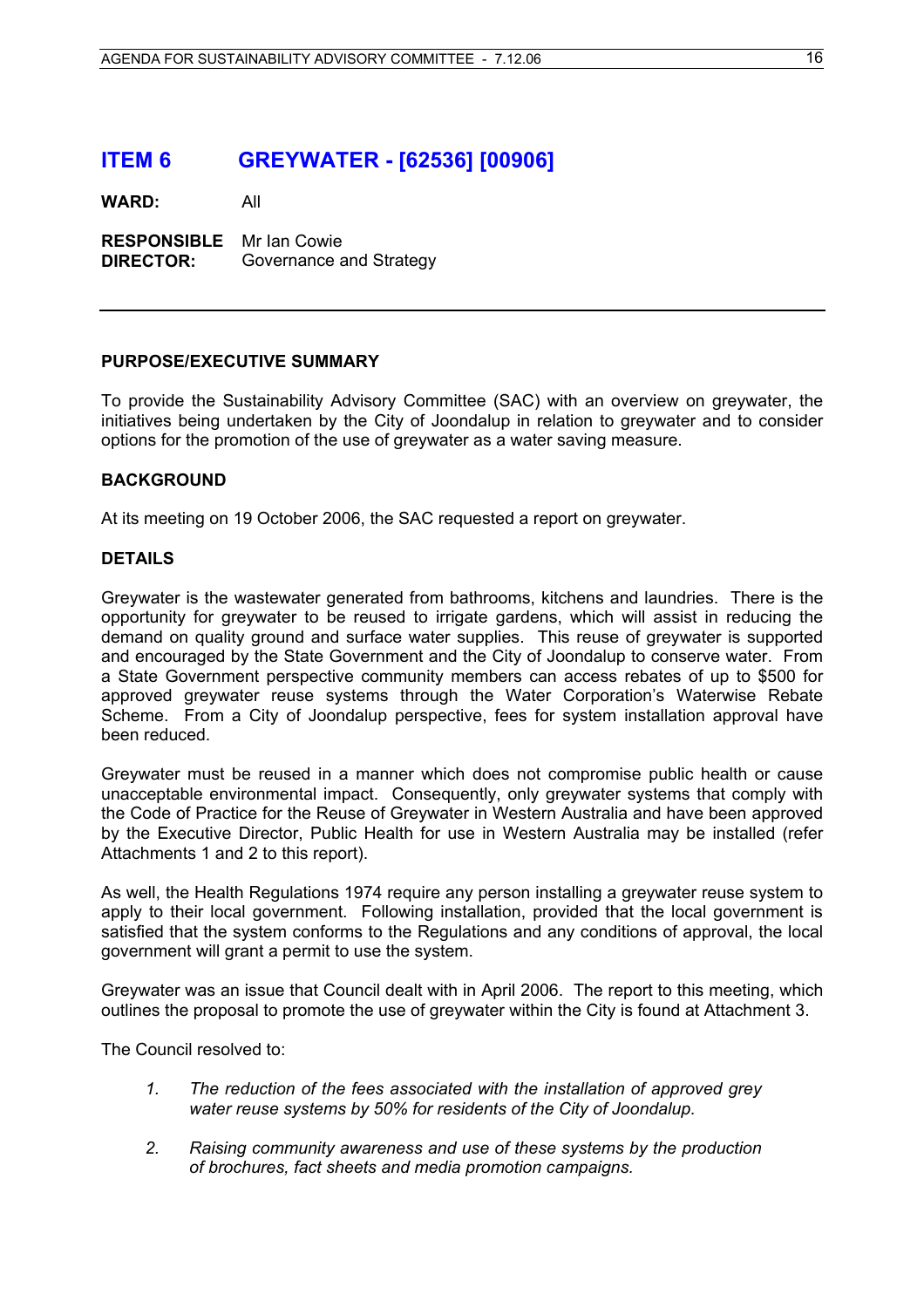The report outlined how the Council could contribute to supporting greywater usage through waiving the building application fees required for householders to install a greywater system. A fee of \$184 is prescribed under the Health Regulations for application and approval of these systems. As a result of Council's resolution, the fee for application and approval for City of Joondalup residents is now \$92.

An article appeared in the Wanneroo Community Times on 25 April advising that City of Joondalup residents and businesses were being encouraged to use greywater to irrigate gardens and of the reduced building approval fee being applied for new installations.

The City at the Great Garden's workshop to be held on 7 November 2006 will further promote greywater reuse and the fee reduction available to residents. Fact sheets on the subject are also being developed to be included on the City's website.

# **Possible Options to Consider in Relation to Support for Greywater**

## **1. Further Fee Reduction.**

The Committee could recommend to Council a further reduction in application and approval fees be offered to residents who choose to install an approved greywater system. It should be noted however, that as promotion of the fee reduction incentive currently in place is in its early stages, it is difficult to predict whether a further reduction in fees will have a significant impact on the number of residents who participate in greywater reuse.

## **2. Promotion and Education through Seminars**

The Committee could recommend Council consider new ways in which the City can best promote and educate the community about greywater reuse. For example, the City of Belmont does this through seminars to disseminate information to their community regarding information on the best greywater system for their residents. A recent seminar held by Belmont included a speaker from the City of Belmont who discussed Council and Health Department requirements and Dr Ross Mars from Greywater Reuse Systems.

#### **3. Subsidisation**

The Committee could recommend Council consider subsidising the cost of purchasing approved greywater systems for residents in conjunction with the one offered by the Water Corporation. The implications of such subsidisation would require further consideration if the Committee were to support this option in principle.

#### **4. Legislation**

The Committee could recommend that Council implement mechanisms to enforce developers to install a greywater system in their new housing developments.

It should be noted that if this option is recommended, Council would need to take into account flood potential, exposure to slope, landform, potential runoff and upslope seepage, site drainage, fill, buffer distances and geology. Council would need to assess these features and determine if any would make the land unsuitable for greywater irrigation. Further, Joondalup has limited new subdivisional areas left which would limit the advantages of this option when compared to fringe metropolitan Councils.

#### **5. Development of a Greywater Reuse Policy**

An option for the Committee could be to recommend to Council the development of a Greywater Reuse Policy.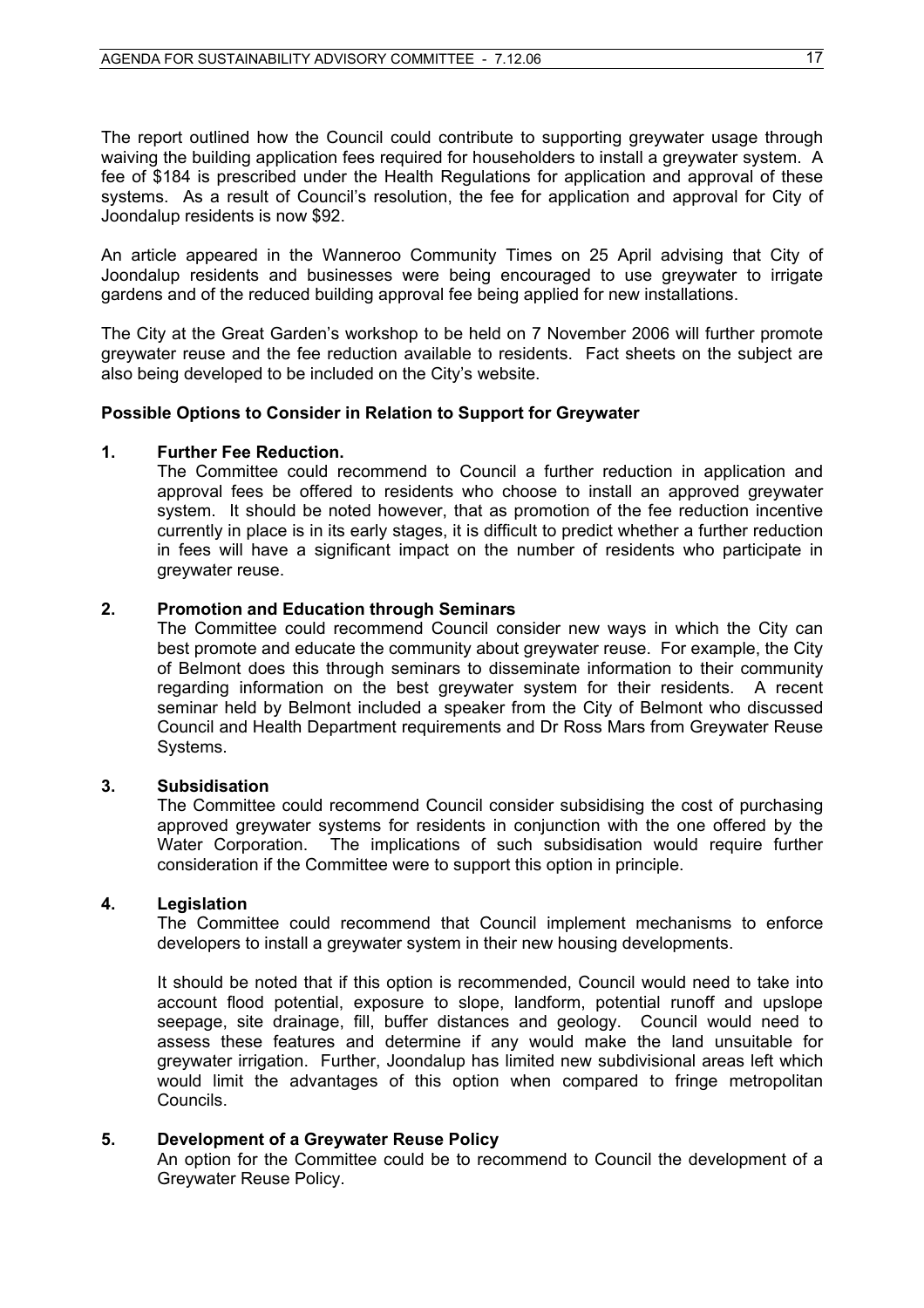The City of Manly (NSW) has developed a Greywater Reuse Policy (see Attachment 4). The policy details advantages, risks, public health, environmental and maintenance issues associated with greywater as well as development requirements and uses of recycled/treated greywater.

Many of the options identified above would require further scoping if the Committee was interested in implementing them. However, with the recent decision to reduce the approval fee, it is recommended that greywater be promoted through community seminars in the first instance.

# **Link to Strategic Plan:**

| Outcome |  |  | The City of Joondalup is environmentally responsible in its activities. |  |  |
|---------|--|--|-------------------------------------------------------------------------|--|--|
|         |  |  |                                                                         |  |  |

Objective : 2.1: To plan and manage our natural resources to ensure environmental sustainability.

Strategies : 3.1.2: Further develop environmentally effective energy-efficient programs.

# **Legislation – Statutory Provisions:**

Not applicable.

## **Risk Management considerations:**

Not applicable.

# **Financial/Budget Implications:**

Not applicable.

#### **Policy Implications:**

Not applicable.

# **Regional Significance:**

Not applicable.

# **Sustainability Implications:**

As water is one of our most previous resources, better management of water use and reuse can achieve improved future sustainability.

# **Consultation:**

Not applicable.

# **COMMENT**

Given that greywater use will be launched and promoted at the Great Gardens Workshop in November, it is considered necessary that ongoing promotion is maintained during 2007 onwards.

# **ATTACHMENTS**

1. Code of Practice for the Reuse of Greywater in Western Australia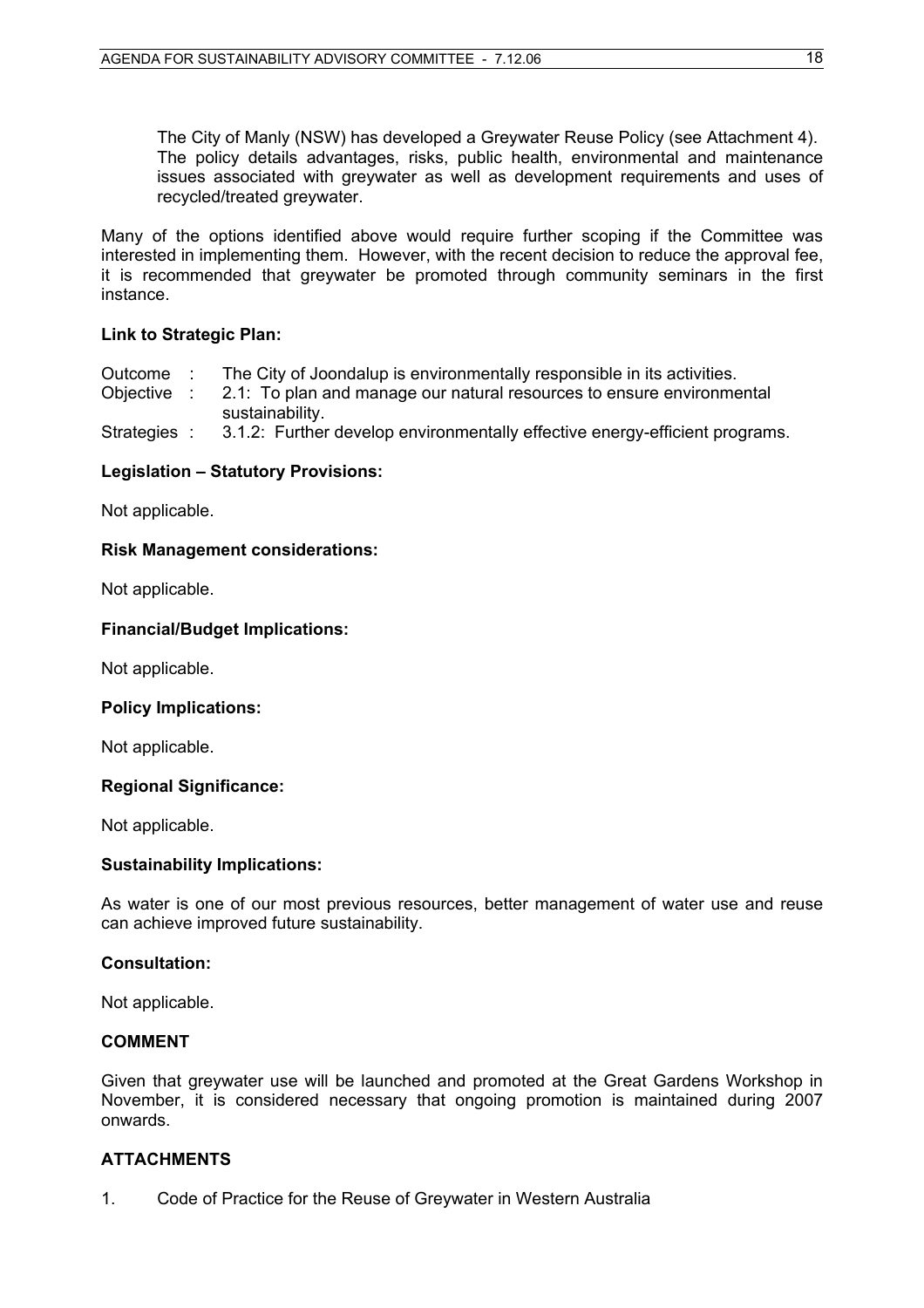- 2. Greywater Reuse Systems Approved by the Department of Health
- 3. Council Report CJ074-04/06 'Proposal to Promote the Use of Greywater within the City.
- 4. Manly Council Greywater Reuse Policy

# **VOTING REQUIREMENTS**

Simple majority.

# **RECOMMENDATION**

# **That the Sustainability Advisory Committee:**

- **1 NOTES the City's recent initiative of introducing a discount on fees for greywater systems and the options to support greywater usage identified in this report;**
- **2 SUPPORTS the concept of community seminars on greywater/rainwater tank opportunities. (Note: Rainwater tank issues are covered in the next report).**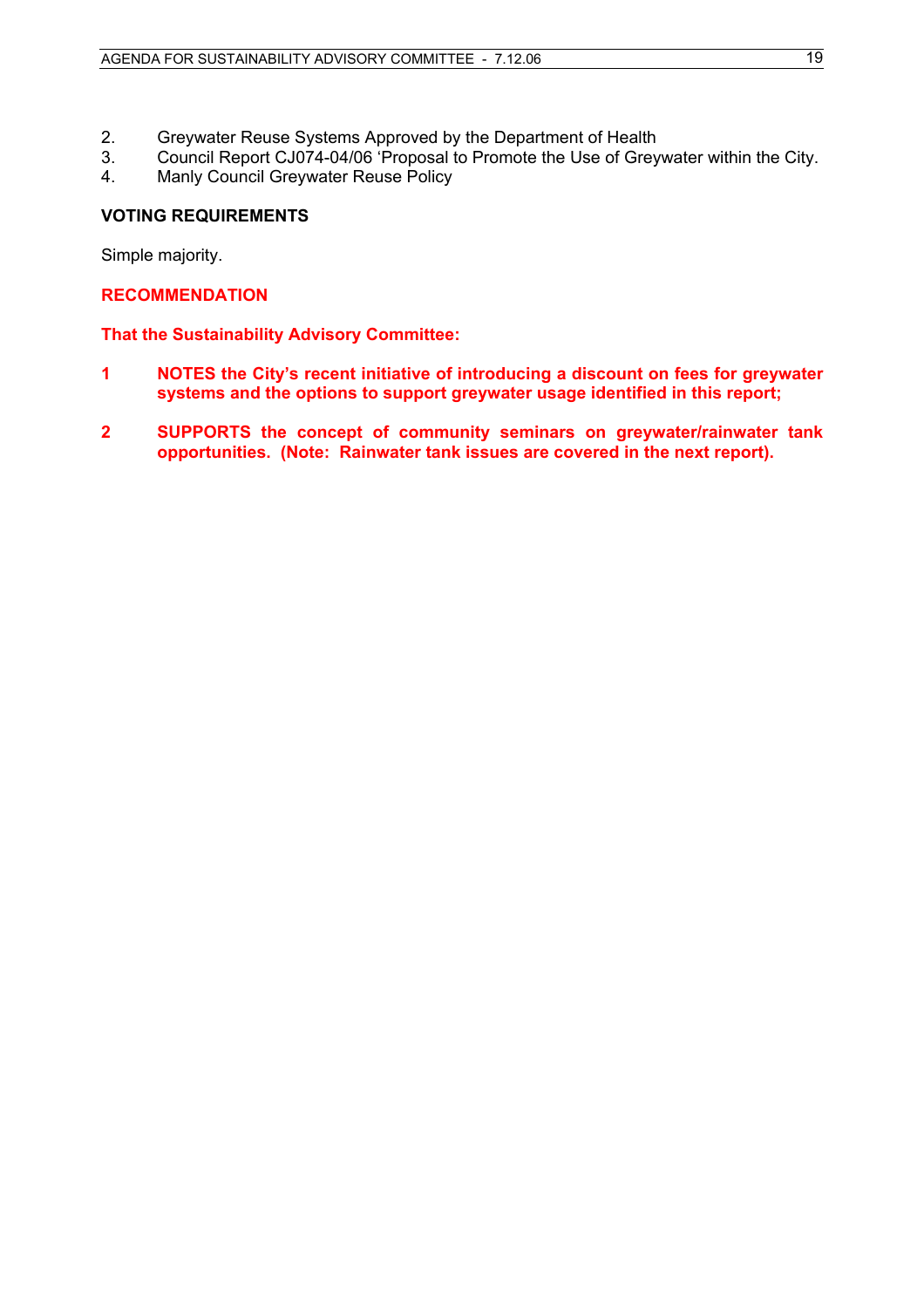# **ITEM 7 RAINWATER TANKS – [00906]**

**WARD:** All

**RESPONSIBLE** Mr Ian Cowie **DIRECTOR:** Governance and Strategy

#### **PURPOSE/EXECUTIVE SUMMARY**

To provide the Sustainability Advisory Committee (SAC) with an overview on rainwater tanks and initiatives being undertaken by the State Government and to consider options for encouraging greater use of rainwater tanks within the City of Joondalup.

## **BACKGROUND**

At its meeting on 19 October 2006, the SAC requested a report on rainwater tanks.

## **DETAILS**

Rainwater is a valuable natural resource that can be collected for household use. The use of domestic rainwater tanks is an established and relatively common practice within rural and remote areas of Australia. Within Western Australia, 11% of all households have a rainwater tank. However there has only been a 5% uptake within Perth metropolitan households (ABS).

Rainwater tanks now come in all shapes and sizes to suit the suburban home and watering the garden and washing the car with rainwater makes good environmental sense and minimises use of mains water. Greater water savings can occur if the tanks are connected to the cistern, washing machines and hot water systems.

The Health Department advises that the microbiological quality of rainwater collected in domestic tanks may be lower than that of many mains water supplies. The National Public Health Partnership also recommends that rainwater be used as a source for hot water services, bathing, laundry, toilet flushing, or gardening as these uses represent lower risks to public health than drinking water. Unless adequately treated, rainwater is not reliably safe to drink.

Irrespective of how tank rainwater is used, water quality is dependant on implementing a sensible maintenance program.

Attachment 1 and 2 provide greater detail about urban rainwater collection and rainwater tanks.

#### **Issues Considered:**

#### Advantages of Rainwater Tanks:

The Water Corporation advises the greatest advantage to suburban rain water tanks is that they raise constant awareness within the suburban community that water is a precious commodity and it also makes individuals feel that they are making a small contribution in their own right to sustainability of water in the future. Further, the Water Corporation advises that the most effective tanks to install are large capacity tanks that are connected to the plumbing for use in toilets, showers and washing machines. On average a single household toilet uses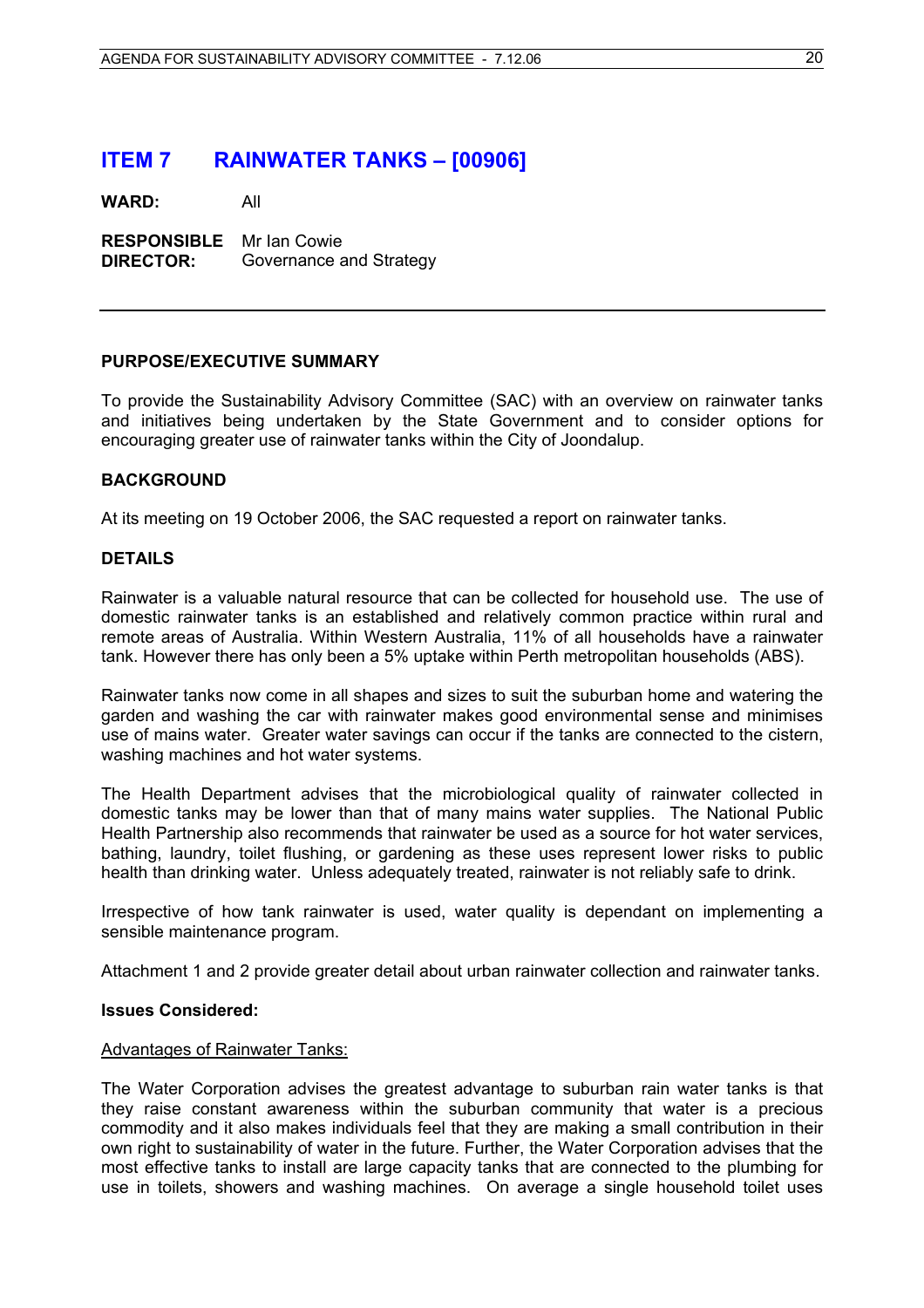about 6 litres of water per flush and watering the garden for 15 minutes will consume about 500 litres of water.

#### **Disadvantages**

In areas with access to mains water supply the main disadvantage of installing a rainwater tank is the financial cost associated with capital installation and ongoing maintenance. Further, the effectiveness of tanks is reliant on a large roof area that can collect recharge water effectively. Around 55,000 litres of water can be collected from a 100 square meter roof area dependent on rainfall recharge.

The Water Corporation advises that it is for these reasons that they do not widely promote the use of rainwater tanks.

A local WA supplier 'Bushy Products' provides a range of tanks with cost as follows:

| <b>Tank Type</b>      | <b>Capacity in Litres</b> | Cost                    |
|-----------------------|---------------------------|-------------------------|
| <b>Small Slimline</b> | $510 - 620$               | \$470 - \$475           |
| <b>Small Round</b>    | 1500 - 5000               | \$540 - \$915           |
| Medium Round          | 11000 - 16500             | $1$ , \$1,175 - \$2,215 |
| Large Round           | 23000 - 48000             | \$2,495 - \$5,975       |

With respect to cost savings in water consumption, the Water Corporation advises that this is a negligible saving as mains water is such a cheap commodity. For example if a householder invested in a small slimline tank of 600 litres the tank would be consumed by approximately 15 minutes of watering the garden. The actual cost of using 600 litres of mains water would be about 60 cents. After one garden water, the tank would be empty until a summer storm recharged the tank. Therefore there is a minimal return on investment that can be made from installing small tanks. If a large tank is installed of 50,000 litres this would equate to about a \$50 cost saving to the water bill for each time the tank was consumed and recharged. Over the course of a year if this water supply is connected to the plumbing there would be a more attractive dollars saving for the average householder.

#### Incentives Offered by the State Government

The Water Corporation offers a rebate scheme as follows:

| <b>Tank Capacity</b>                                                                                           | <b>Rebate</b> |
|----------------------------------------------------------------------------------------------------------------|---------------|
| 600 litres or greater unplumbed                                                                                | \$50          |
| 2000 litres or greater and plumbed in by a licenced \$500 up to 50%<br>plumber for cistern/washing machine use |               |

#### Building Approval Requirements

The City of Joondalup does not require a building or planning application for the installation of a rainwater tank, unless there are planning implications such as one being installed too close to the property's boundary. There is a building approval requirement to supply potable water (scheme) to houses but if an owner/occupier wishes to use a rainwater tank to re-supply their cistern, they can do this without the City's approval.

#### What Other Councils are doing?

# **Wungong Urban Waters**

It was announced during October 2006 that a new housing development – the Wungong Urban Waters project, near Armadale will require all new dwellings to install rainwater tanks as part of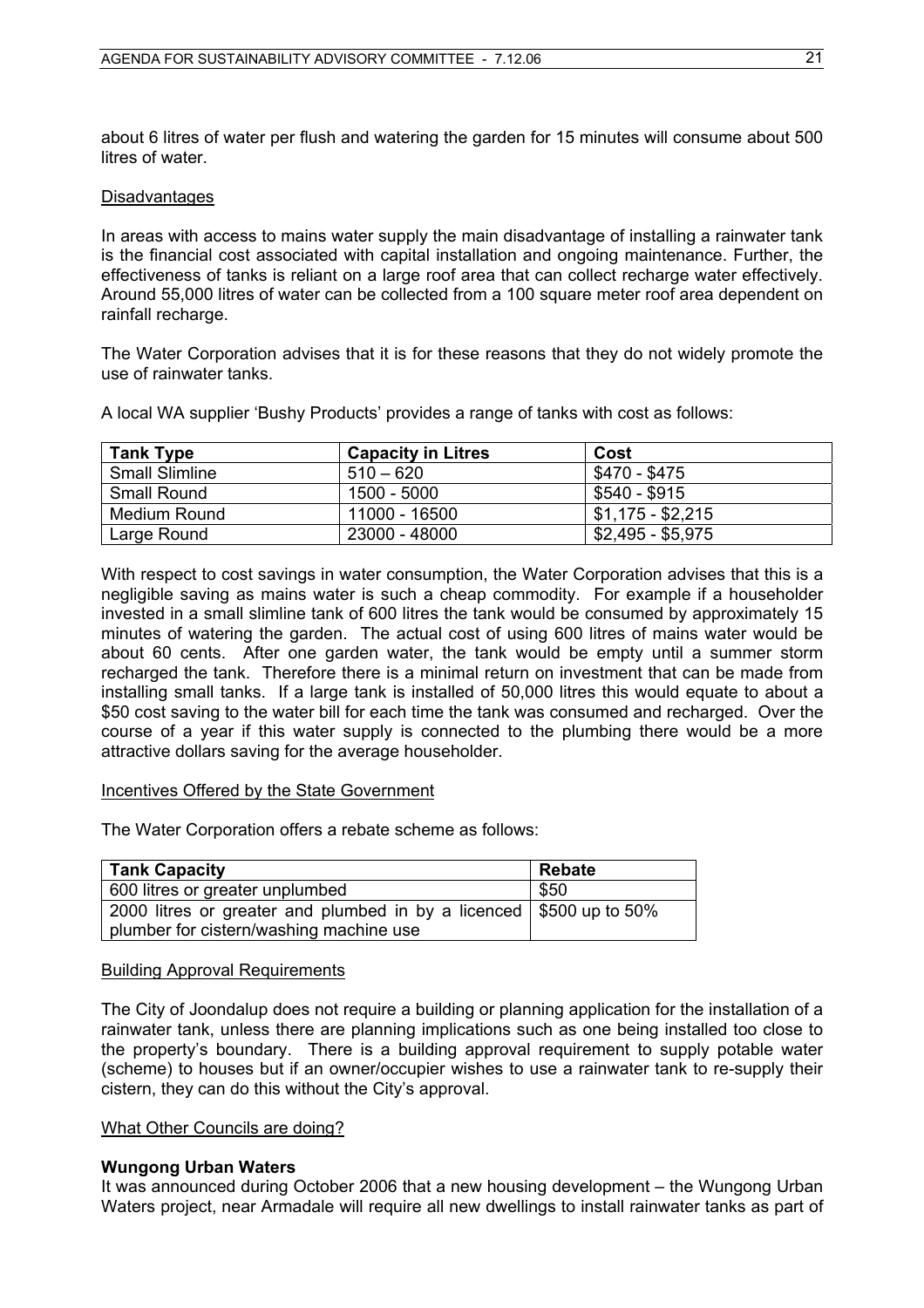the building/planning approval process. The Armadale Redevelopment Authority will manage the development and State Government expects the homes will use 75% less scheme water than a normal Perth household.

#### **Huon Valley Council**

The Huon Valley Council in Tasmania introduced in July 2006, a policy approach which will mandate the installation of a rainwater tank for each new dwelling constructed on a building lot within a water district. The 'Urban Rainwater Tank - New Development Policy' requires installation of a minimum 2,000-litre size rainwater tank and will now form part of any building permit authorising construction of new dwellings in the Huon Valley. It also requires developers to provide a site-specific analysis, identifying optimum tank size to meet both internal and external demands (refer attachment 3 to this report).

## **Options to Consider**

A number of options exist for the Committee to consider which include:

1. Legislative or Policy Approach

The City of Joondalup could apply legislative directives through its Town Planning Scheme for new developments to install rainwater tanks, as is the case in the City of Armadale. The City could also develop a policy for the purpose of encouraging rainwater tanks in new all new development, somewhat similar to Huon Valley.

#### 2. Subsidies or Rebate Approach

- The City of Joondalup could specifically subsidise the cost of installing rainwater tanks for City residents.
- The City could work with local suppliers to negotiate a special discount from specific suppliers on behalf of residents. In effect, the City would be acting as a broker to reduce retail prices to City residents.
- The City could grant rebates on the rates of City residents who install rainwater tanks.

#### 3. Awareness Raising and Promotional Activities

- Ongoing advertising of the importance of conserving water in Council related publications such as Community News and Council News.
- Information on rainwater tanks included in community education packs that are sent to new residents to the City.
- Provide community seminars/workshops held in conjunction with information on greywater, to disseminate information to the community on improved water usage ideas.
- Information and fact sheets on rainwater tanks and improved water usage ideas be placed on the City's website.

Should the Committee wish to pursue options which fall within the legislative policy approach and the subsidies rebate approach, further work will be required to scope up the options. However awareness raising and promotional activities can be undertaken fairly easily and it is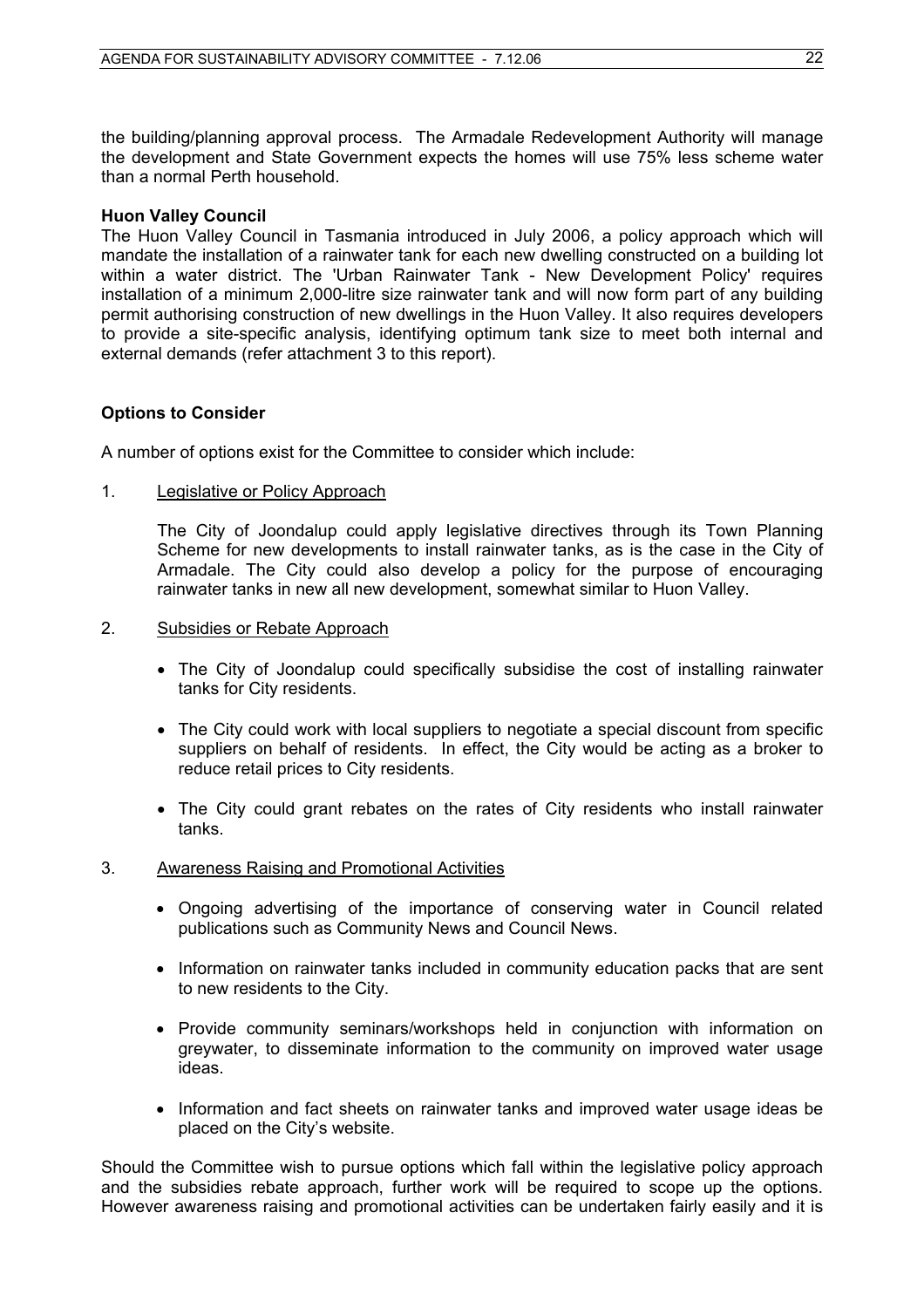recommended that the City look to implement community seminars on greywater/rainwater tanks and advertise the importance of conserving water in a forthcoming community publication.

# **Link to Strategic Plan:**

- Outcome : The City of Joondalup is environmentally responsible in its activities.
- Objective : 2.1: To plan and manage our natural resources to ensure environmental sustainability.
- Strategies : 3.1.2: Further develop environmentally effective energy-efficient programs.

## **Legislation – Statutory Provisions:**

Not applicable.

## **Risk Management Considerations:**

Ensuring good water quality depends on correct design, installation and sensible maintenance of the rainwater tank and catchment area. Regular maintenance such as checking and cleaning gutters is required. Health risks can arise such as the tank becoming a breeding site for mosquitoes that may carry serious diseases if regular maintenance is not carried out.

## **Financial/Budget Implications:**

Not applicable.

#### **Policy Implications:**

Not applicable.

# **Regional Significance:**

Not applicable.

# **Sustainability Implications:**

As water is one of our most previous resources, better management of water use and reuse can achieve improved future sustainability.

# **Consultation:**

Not applicable.

# **COMMENT**

Not applicable.

# **ATTACHMENTS**

- 1. Department of Health 'Urban Rainwater Collection' brochure
- 2. National Public Health Partnership 'Guidance on Use of Rainwater Tanks' brochure
- 3. Huon Valley Council Rainwater Tanks Council Policy